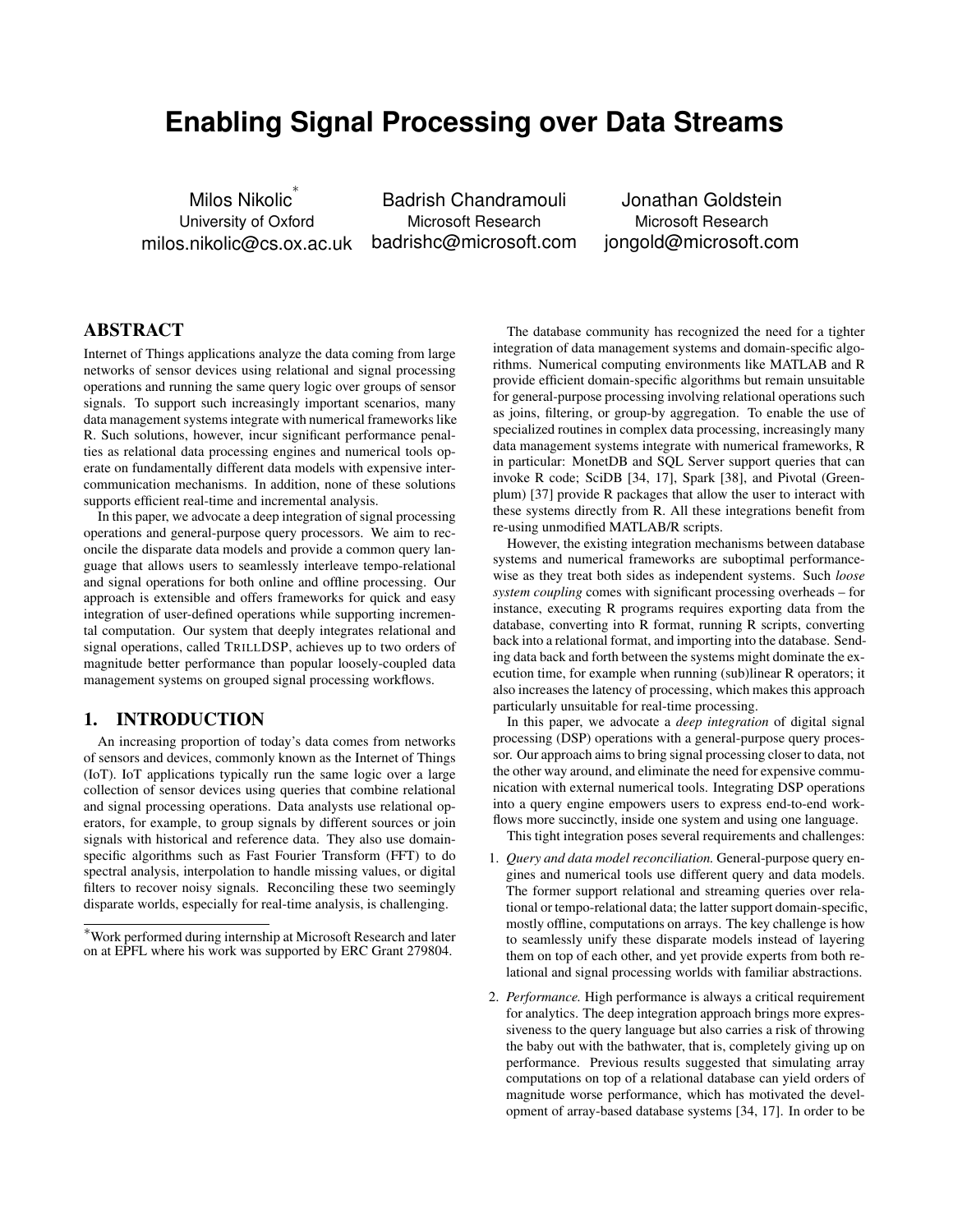| TRILLDSP                                                                                                                                                                                                                                                                                                                                                                                                                                                                                                                                                                  | <b>SPARKR</b>                                                                                                                                                                                                                                                                                                                                                                                                                                                                                                                                                  |
|---------------------------------------------------------------------------------------------------------------------------------------------------------------------------------------------------------------------------------------------------------------------------------------------------------------------------------------------------------------------------------------------------------------------------------------------------------------------------------------------------------------------------------------------------------------------------|----------------------------------------------------------------------------------------------------------------------------------------------------------------------------------------------------------------------------------------------------------------------------------------------------------------------------------------------------------------------------------------------------------------------------------------------------------------------------------------------------------------------------------------------------------------|
| 1 var $q =$ stream<br>$Map(s \Rightarrow s.Select(e \Rightarrow e.Value)$ , e => e.SensorId)<br>$\text{Reduce}(s \Rightarrow s.\text{Sample}(100, 0, p \Rightarrow p.\text{FirstOrder}())$<br>3<br>. Window (512, 256, true,<br>$\overline{4}$<br>$w \Rightarrow w.FFT()$ . Select (a => f(a)). InverseFFT(),<br>5.<br>$a \Rightarrow a.Sum()$ );<br>6                                                                                                                                                                                                                    | 1 grouped <- groupByKey(flatMap(rdd, function(x) {<br>qroups $\leftarrow$ lapply (split $(x, x[, 1])$ , # qroup by id<br>function(y) matrix(y, $ncol=3$ ))<br>3<br>lapply(groups, $\qquad$ # key-value pairs<br>4<br>function(y) list(y[1, 1], y[, 2:3]))<br>5 <sup>7</sup><br>$6$ }, cores)                                                                                                                                                                                                                                                                   |
| R                                                                                                                                                                                                                                                                                                                                                                                                                                                                                                                                                                         | 7 sorted <- lapply(grouped, function(x) {                                                                                                                                                                                                                                                                                                                                                                                                                                                                                                                      |
| 1 groups $\leftarrow$ lapply (split $(x, x[, 1])$ ,<br>function(y) matrix(y, ncol=3)) $\#$ group by id<br>$3 \text{ z} \leftarrow \text{vector('''list'', length(qrows))}$<br>4 for (x in groups) {<br>$t \leq x$ , 2; $v \leq x$ , 3] # times and values<br>qt $\leftarrow$ seq(t[1], t[length(t)], by = 100) # probes<br>6<br>$y \leftarrow \text{interpl}(t, v, qt, method = 'linear')$<br>frames $\le$ window(y, 512, 256) $\qquad$ # create frames<br>8<br>Y <- mvfft (frames)<br>9<br>$YZ \leftarrow f(Y)$<br>10<br>$y2 \leftarrow mvfft(Y2, inverse = TRUE)$<br>11 | merged $\leq$ matrix (rbind $(x[[2]])$ , ncol = 2)<br>8<br>merged[order(merged[, $1$ ]),] $\qquad$ # sort by time<br>9<br>$10 \}$<br>11 result $\leq$ lapply (sorted, function (x) {<br>$t \leq x$ , 1; $v \leq x$ , 2] # times and values<br>12<br>qt <- seq(t[1], t[length(t)], by = 100) # probes<br>13<br>$y \leftarrow \text{interpl}(t, v, qt, method = 'linear')$<br>14<br>frames $\le$ window(y, 512, 256) $\qquad$ # create frames<br>15<br>Y <- mvfft(frames)<br>16<br>$YZ \leftarrow f(Y)$<br>17<br>$y2 \leftarrow mvfft(Y2, inverse = TRUE)$<br>18 |
| $z[[i]]$ <- unwindow(y2, 512, 256) # merge frames<br>12<br>$13 \quad \}$                                                                                                                                                                                                                                                                                                                                                                                                                                                                                                  | unwindow( $y2, 512, 256$ )<br>19<br># merge frames<br>20<br>$\rightarrow$                                                                                                                                                                                                                                                                                                                                                                                                                                                                                      |

#### Figure 1: Spectrum analysis in TrillDSP, R, and SparkR

welcomed by data scientists and DSP experts, a deeply integrated system should preserve the performance of existing relational operators while being competitive with MATLAB and R on pure domain-specific tasks. For workflows mixing relational and DSP processing, a tightly-coupled system should capitalize the potential of much better performance than the existing loosely-coupled alternatives. For achieving this goal, the key challenge is how to efficiently integrate DSP operators inside a query processor.

- 3. *Extensibility.* A query processor with DSP support should allow domain experts and practitioners to implement custom operators in a way that feels natural to them – by writing algorithms against arrays without worrying about the format of the underlying data. Exposing arrays to operator writers enables easy integration of existing highly optimized DSP algorithms, for instance, implementations using SIMD instructions. The system should seamlessly integrate new operators with the existing query language.
- 4. *Online and incremental computation.* Stream processors loosely coupled with MATLAB or R cannot incrementalize signal processing tasks that operate over hopping (overlapping) windows of data. The stateless nature of the DSP routines in MATLAB and R leaves no choice for stream engines but to redundantly compute over overlapping subsets of data. On the other hand, deep integration opens up the opportunity for incremental DSP computation through the use of stateful operators. The operator writer should decide on which state to maintain and how to incrementalize computation using deltas provided by the system.

We have built a query engine, named TRILLDSP, that deeply integrates relational and signal processing while satisfying the above requirements: (1) it provides a unified query language for processing tempo-relational and signal data; (2) its performance is comparable to numerical tools like MATLAB and R and orders of magnitude better than existing loosely-coupled systems; (3) it provides mechanisms for defining custom DSP operators and their integration with the query language; (4) it supports incremental computation in both offline and online analysis. The following example compares TRILLDSP against other commonly used systems.

#### 1.1 Example: Spectral Analysis of Signals

An IoT application receives a stream of temperature readings from different sensors in time order. Each reading has the same

format <SensorId, Time, Value>. The application runs the same query logic on every signal coming from a different source. The query consists of several processing stages, which are discussed next from the viewpoint of three different systems: R, SPARKR, and TRILLDSP. Table 1 shows their relevant code excerpts.

• *Stage 1: Grouping* The DSP routines in R cannot process multiple time-intertwined signals at once. The initial phase in R and SPARKR has to disentangle readings by their source (SensorId), while preserving the time order inside each group. The grouping operations in R (lines 1-2) and SPARKR (lines 1-10) are CPUand memory-intensive tasks that involve copying the entire input. SPARKR consolidates the input data in parallel but requires local sorting of each group to restore the time order (line 9).

TRILLDSP natively supports grouped processing through its data model and group-aware operators that internally maintain the state of each group. Grouping in TRILLDSP (line 2) is an inplace Map operation that associates a group identifier to each event to enable grouped processing in the downstream operators. Avoiding data copying brings orders of magnitude better performance than R and SPARKR, especially with many groups.

The workflow continues with processing each group either sequentially (R) or in parallel (SPARKR and TRILLDSP).

• *Stage 2: Interpolation* The values within one group might appear at irregular time intervals due to network delays or never appear due to message losses. To leverage DSP algorithms that mostly operate on equally-spaced sequences, the next stage transforms each group into a uniformly-sampled signal with a given sampling period and offset using first-order (linear) interpolation. TRILLDSP hides from the user the burden of explicit timestamp management, in contrast to R (line 6) and SPARKR (line 13).

Sampling and interpolation in TRILLDSP is a group-aware operator with full online support (line 3). The operator's ability to simultaneously process intertwined signals can lead up to 146x better performance than R and SPARKR, seen in the experiments.

The remaining steps describe the fundamental technique of windowing in DSP [33]: (1) decompose the signal into simple components, (2) process each of the components in some useful way, and (3) recombine the processed components into the final signal.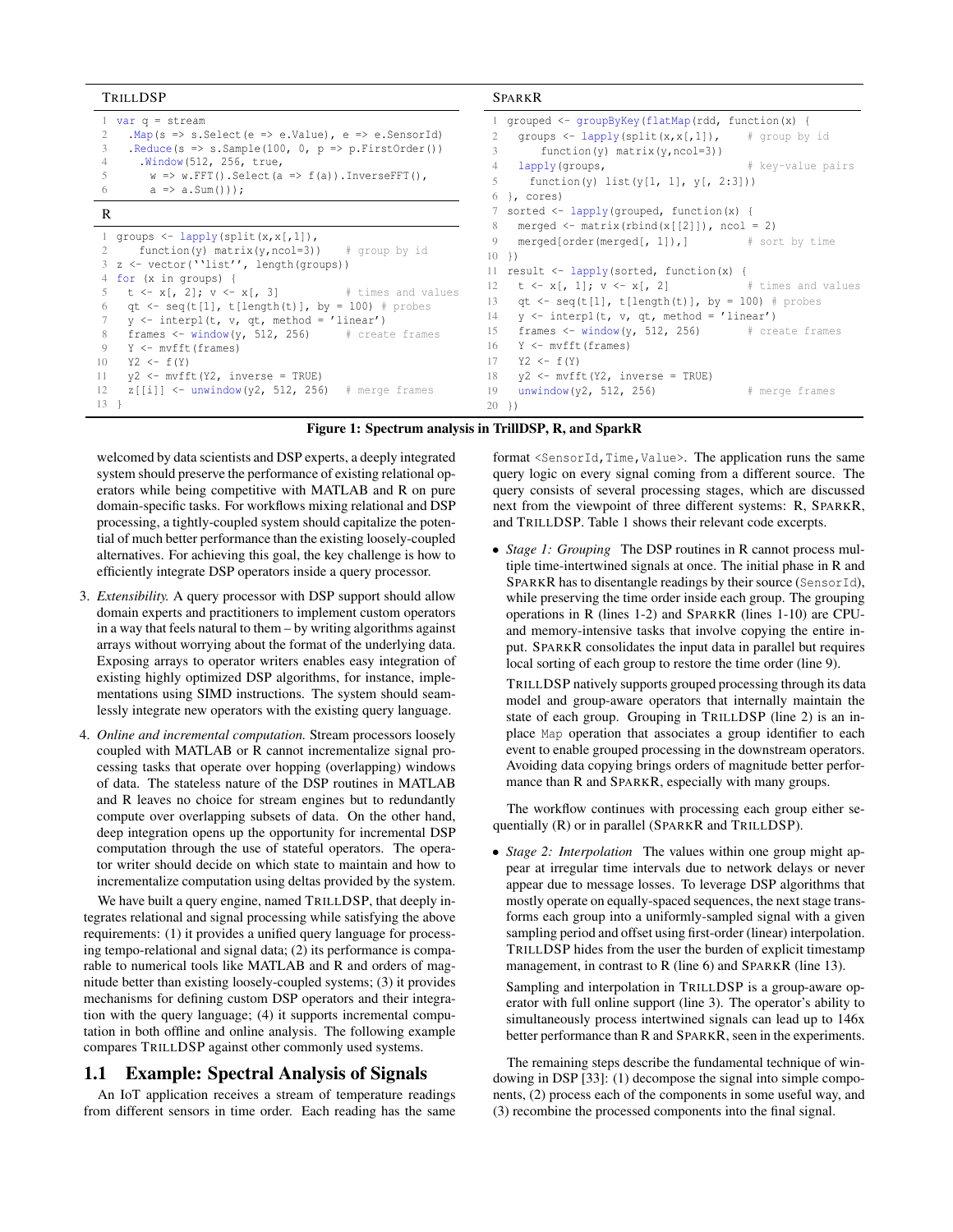• *Stage 3: Windowing* Most digital signal processing algorithms operate over windows of data defined by two parameters: the window size and the hop size. Using R (or SPARKR) misses the opportunity for incremental computation over hopping (overlapping) windows. Furthermore, invoking R routines for every window accumulates their startup costs. In offline analysis, DSP experts often choose to copy windows out of the array and stack them into a matrix for batch processing. The window() function from Table 1 forms such a matrix (details omitted for clarity) using twice as much memory for the given arguments.

The Window operator in TRILLDSP allows users to express a hopping window computation as a series of transformations of fixed-size arrays. One such pipeline transforms all input windows, thus amortizing the startup overhead, while supporting incremental computation. Based on the window specification, the operator manages the data on behalf of users using circular buffers to avoid any redundancy in the input.

- *Stage 4: Spectral Analysis* The processing pipeline starts with the Fast Fourier Transform (FFT) that computes the frequency representation of 512-sample windows at each hopping point. A user-defined function *f* modifies the computed spectrum (e.g., retains top-*k* spectrum values with the highest magnitudes, zeros out others) before invoking the inverse FFT. The output stream has complex 512-size arrays at each hopping point.
- *Stage 5: Unwindowing* To restore the signal form, the final phase projects the output arrays back to the time axis and sums up the overlapping values. The unwindow() procedure from Table 1 carries out this task (7 lines omitted for clarity). In TRILLDSP, the framework performs this task on behalf of the user using the provided aggregate function (line 6).

TRILLDSP has much lower code complexity than R and SPARKR, as evidenced in Table 1. The declarative query model of TRILLDSP allows expressing complex workflows using high-level operators, whereas R and SPARKR force users to write low-level operations.

All three compared systems support offline analysis, but only TRILLDSP offers real-time capabilities. The SPARKR program has hidden performance penalties as the consequence of loose coupling – each RDD function exports its input into R and imports the output back into Spark. Together with the other inefficiencies of looselycoupled systems described above, SPARKR and SCIDB-R perform orders of magnitude worse than TRILLDSP in our experiments.

## 1.2 Contributions

To summarize, we make the following contributions:

- 1. Following the need for a deep integration of DSP operations and a general-purpose query processor, we provide a unified query and data model for relational and signal data. The query language allows the end-user to seamlessly interleave tempo-relational and signal operations when writing relational and streaming queries, without ever explicitly dealing with array data.
- 2. For DSP experts, we provide frameworks for defining new userdefined window operations and their integration with the query language. The framework internally exposes array abstractions to ease the implementation for DSP experts and enables incremental computation with hopping windows.
- 3. The unified query model supports both online and offline analysis. Users can build queries from offline data and then put them unmodified in production.

| <b>Signal operations</b>                                                                                                                       | <b>Type</b> | Ref   |
|------------------------------------------------------------------------------------------------------------------------------------------------|-------------|-------|
| Relational operators (select, where, join, ALJ)                                                                                                | $N+U$       | §3.2  |
| Arithmetic operations $(+, -, *)$                                                                                                              | $N+U$       | §3.2  |
| Basic signal operation (scale, shift)                                                                                                          | $N+U$       | §3.2  |
| Functional signal operations                                                                                                                   | N           | 84.2  |
| Sampling, upsampling, downsampling                                                                                                             | $N+U$       | 85.1  |
| Interpolation                                                                                                                                  | U           | 85.2  |
| Uniform signal aggregates (sum, power, energy)                                                                                                 | U           | §3.2  |
| Framework for user-defined digital filters (FIR & IIR<br>filters, correlation, convolution)                                                    |             | § 5.5 |
| Framework for user-defined<br>window<br>operators<br>(FFT, windowing functions, auto-correlation, cross-<br>correlation, element-wise product) | U           | \$5.6 |

#### Table 1: (N)on-uniform and (U)niform signal operations in TrillDSP with references to the used operators or frameworks.

4. The performance of our system, called TRILLDSP, fortifies the need for a deep integration of DSP and relational query processing. On purely DSP tasks, TRILLDSP is comparable with or better than best-of-breed for signal processing like MATLAB, Octave, and R, and outperforms WAVESCOPE [24, 25], another streaming engine with DSP support. For queries mixing relational and signal processing, TRILLDSP shows up to 146x better performance than loosely-coupled systems, such as SPARKR [38] and SCIDB-R [34, 17].

Table 1 summarizes the supported signal operations in TRILLDSP with references to the operators or operator frameworks used in their implementation. Some signal operations are implemented using purely relational operators. Users can extend the system with custom operations using the frameworks described in this paper.

This paper is organized as follows. We review related work in Section 2, then present our data model and relational operators in Section 3. We introduce signal processing in Section 4 and then discuss processing of uniformly-sampled signals in Section 5. We present experimental results in Section 6 and conclude in Section 7.

# 2. RELATED WORK

Signal Processing Numerical frameworks like MATLAB [3], R, and LabVIEW [2] provide plenty of highly-optimized algorithms for signal processing but remain unsuitable for general-purpose relational and stream processing. Spark [38] and SciDB [34, 17] provide R packages that allow users to write R code that uses these systems as backend storages with scalable processing capabilities. MonetDB [15] and SOL Server [5] support queries that can invoke R routines. In contrast to all these systems, TRILLDSP uses one query language and one data model, performs in-situ processing of relational and signal data, and provides true online support. Plato [28] applies signal processing models to imprecise or incomplete data to improve the quality and accuracy of query processing inside a DBMS, but provides no support for general signal processing in neither offline and streaming environments.

Stream Processing with DSP Functionality The WAVESCOPE project [25, 24], like our work, recognizes the fundamental need for unifying relational and signal processing operations using one query language and implementing in-situ stream operations against an array abstraction (SigSeg in WAVESCOPE). This system uses multi-stage compilation to translate queries written in the Wave-Script language into source code with direct calls to 3rd-party libraries. WAVESCOPE provides a much lower programming experience overall, requiring users to understand multi-stage evalu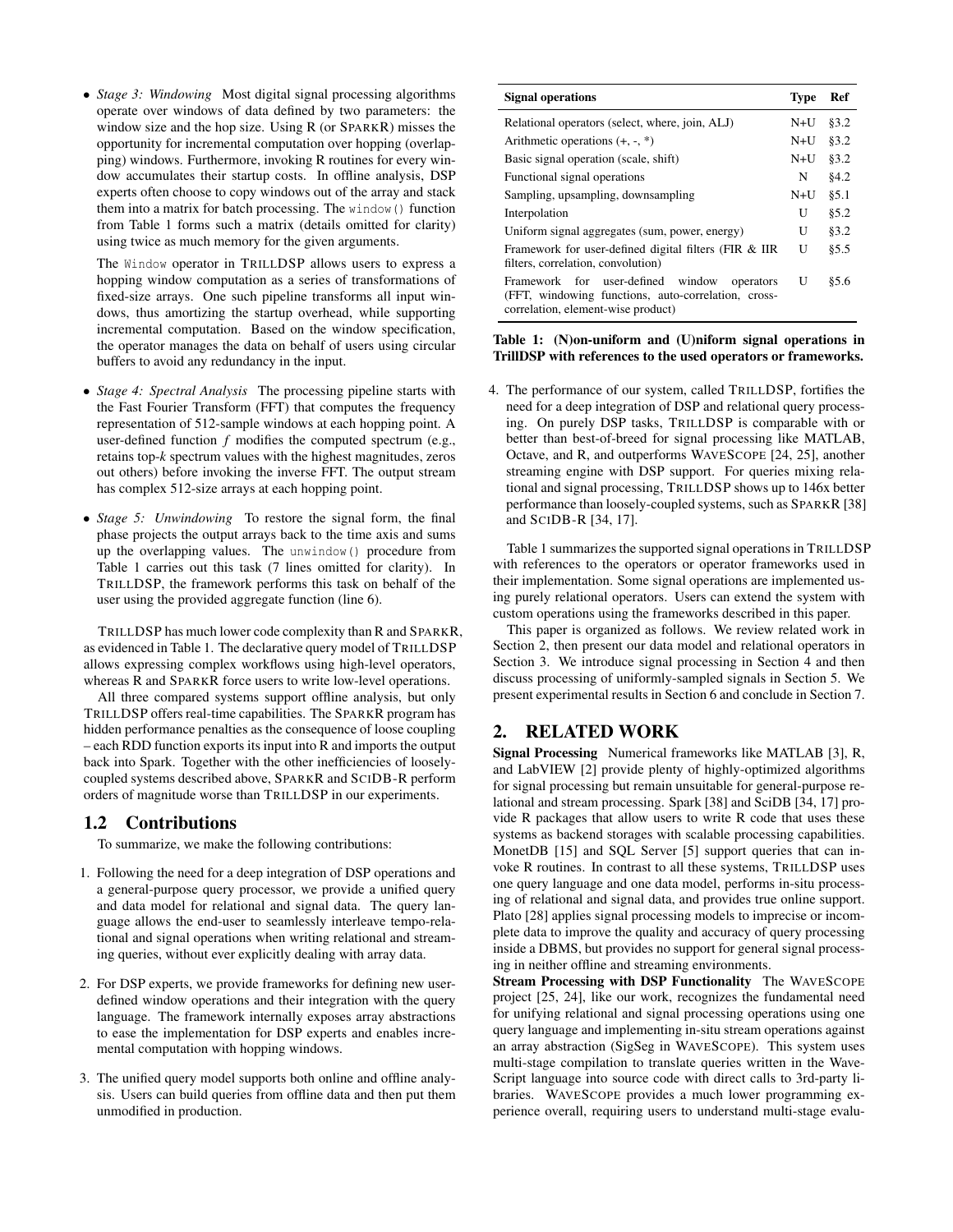ation and be aware of side effects [10]. WAVESCOPE treats arrays (SigSegs) as first-class entities that are transmitted in streams. This approach, however, ties the size of logical windows specified in queries and the size of physical batches used for processing, meaning that the window specification of a query impacts processing throughput [29]. In contrast, the DSP functionality in TRILLDSP is implemented as a library running on top of the existing relational engine, and the query language benefits from full language integration with C# (e.g., type system, type inference, parser, etc.). This walled-garden library defines clear transitions between streams and signals and integrates seamlessly with other streaming operators as it never exposes arrays outside user-defined signal operators (unless the user explicitly asks for a stream of arrays), thus, decoupling window semantics from system performance. In addition, WAVESCOPE has no built-in support for incremental computation, signals with functional payloads, frameworks for specifying userdefined DSP operators, and group-aware stateful operators.

Conventional stream processing engines [13, 19, 11, 23] have no support for signal processing. We extend Trill [18], a generalpurpose incremental query engine, with signal processing functionality. StreamBase [6] enables integration with MATLAB and R but like other loosely-couple systems uses two different query languages and data models, requiring back and forth data exchanging. Gigascope [21] and Tribeca [35] are streaming systems for networking applications that support relational queries but cannot express signal operations. StreamInsight [12] allows domain-specific extensions but provides no high-level signal processing abstractions (e.g., arrays) to the user.

*User-defined operations.* A straw-man solution to enabling DSP in stream processors is to implement signal operations as userdefined aggregates. Some stream processors, like Spark Streaming [39], Storm [36], and Heron [30] provide frameworks for defining arbitrary aggregation logic executed upon receiving new stream events. Using such a framework, we could maintain arrays of values as aggregated states and use on-new-event functions to map event timestamps to array indexes, expire events falling out of the window range, detect when the window is filled up, and finally invoke signal operations. Such complex logic would be hard to implement, especially by DSP practitioners, who would need to understand the details of the underlying data model. Furthermore, aggregation frameworks typically target commutative operations where the order of processing input events is irrelevant for the final state, which is not the case with DSP operations.

For these reasons, we decided to treat signals as first-class citizens in TRILLDSP's query model and hide the complexity of transiting between relational and signal data, while providing arraybased frameworks for DSP experts to implement custom operators. Sensor networks TinyDB [31] and COUGAR [16] are sensor database systems supporting (tempo-)relational processing. Other specialized systems can handle sensor data [20], but none of them natively supports high-performance signal processing.

## 3. BACKGROUND: THE TRILL LIBRARY

We implemented TRILLDSP as an extension library for Trill [18], a high-performance incremental analytics engine that uses a temporelational model and supports processing of streaming and relational queries. We briefly summarize Trill's design in this section.

#### 3.1 Data Model

Trill uses a tempo-relational data model to uniformly represent offline and online datasets as stream data. Logically, a data stream consisting of events is regarded as a temporal database [27] that is presented incrementally [14, 26, 32]. Each stream event is associated with a data window (or an interval of application time) that denotes its period of validity. Such stream events form snapshots of valid data versions across time. The user query is executed against these snapshots in an incremental manner.

Trill represents a stream of data with payload type T as an instance of class Streamable<T>. In our introductory example, users can capture the contents of events using a C# payload type:

struct SensorReading { long SensorId; long Time; double Value; }

The stream type in our example is Streamable<SensorReading>.

The StreamEvent structure provides static methods for creating stream events, including *point events* with a data window of one time unit. In our example, users may ingest sensor readings as point events at time  $t$  as:

StreamEvent.CreatePoint(t, new SensorReading {..})

Physically, a dataset consists of a sequence of *columnar batches*, where each columnar batch holds one array for each column in the event. For example, two arrays hold the start-time and end-time values for all events in a batch. Trill associates a *grouping key* with each event in order to enable efficient grouped operations. It also precomputes and stores the grouping keys and key hashes as two additional arrays in the batch, and includes an *absentee bitvector* to identify inactive rows in the batch.

Trill creates columnar batches during query compilation. For example, the generated batch for SensorReading looks like:

```
class ColumnarBatchForSensorReading<TK> {
  long[] SyncTime; long[] OtherTime; // data window
  TK[] Key; int[] Hash; long[] BitVector;
  long[] SensorId; long[] Time; // payload
  double[] Value; \frac{1}{2} //
}
```
Trill shares these arrays with reference counting; in our example, SyncTime and Time may point to the same physical array. Trill also pools arrays using a global memory manager to alleviate the cost of memory allocation and garbage collection.

#### 3.2 Query Language

Trill's query language is modeled after LINQ [7], with temporal interpretation of the standard relational operations and new operations for temporal manipulation. These operations are exposed using the class Streamable<T>. Each operator of the query language is a function from stream to stream, which allows for elegant functional composition of queries. In our example, assuming s0 is a data source of type Streamable<SensorReading>, we can for instance discard invalid reading values using the Where operator:

```
var sl = s0. Where (e => e.Value > 100)
```
The expression in parentheses is called a lambda expression [1]; it is an *anonymous function*, in this case from SensorReading to boolean specifying the condition for keeping each stream event in the output stream s1. The type of s1 is the same as that of s0.

An operator in Trill accepts and produces a sequence of columnar batches. Trill's compiler dynamically generate operators and inlines lambdas (such as the Where predicate) in tight per-batch loops to operate directly over columns for high performance. The system provides a rich set of built-in relational operators (e.g., selection, join, and anti-join) as well as temporal operators for defining windows and sessions.

Grouped computation Trill extends the well-known Map and Reduce operations with temporal support to enable parallel execution on each sub-stream corresponding to a distinct grouping key. Consider a shortened version of the query from Section 1.1: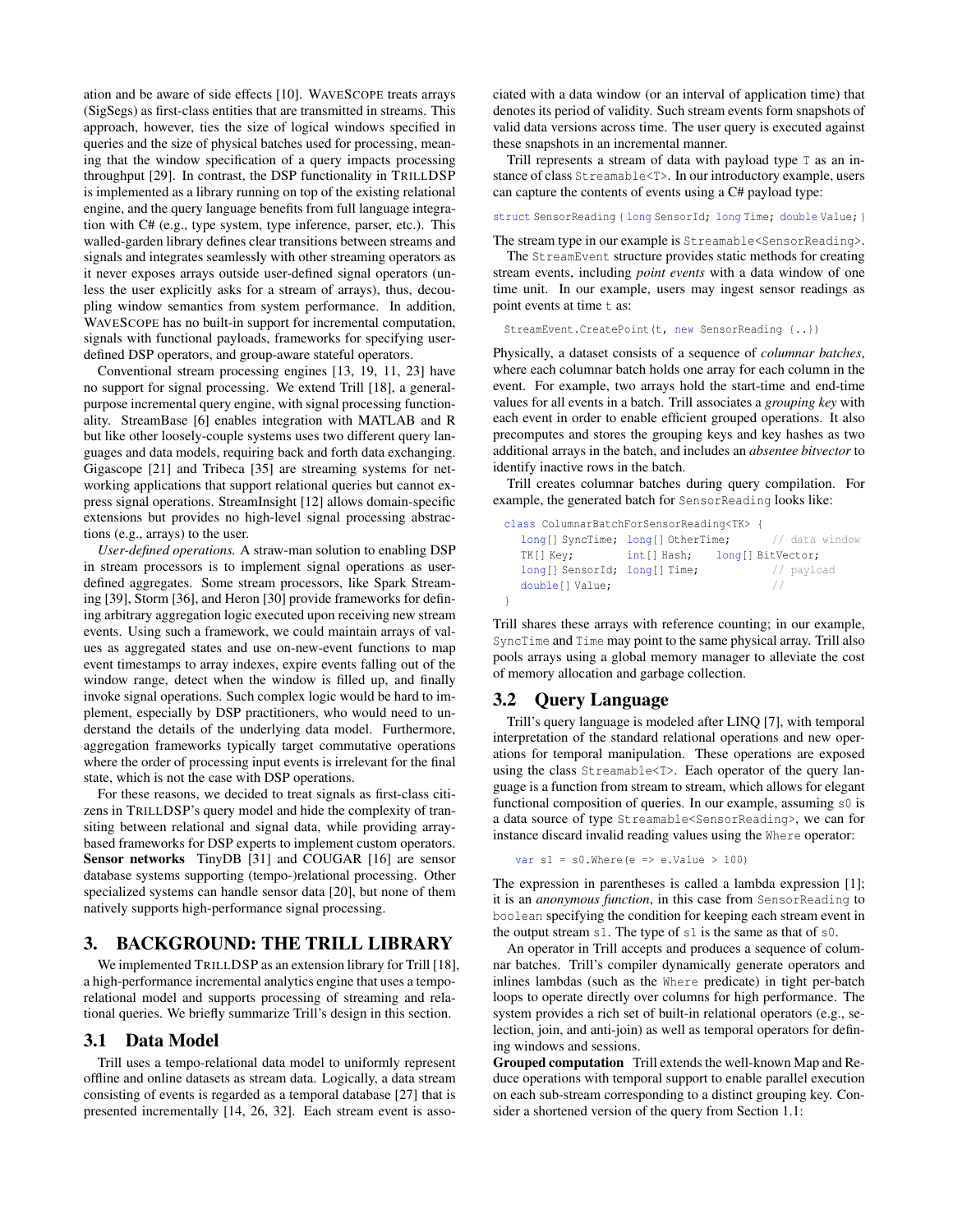```
var s2 = s1. Map(s = > s. Select(e = > e. Value), e = > e. SensorId)
             .Reduce(s \Rightarrow s.Sample(10, 0),
```
 $(k, p)$  => new Result { SensorId = k, Temp = p })

The first argument to Map specifies a sub-query (here, the stateless Select operation) to be performed in parallel on the stream, while the second argument specifies the grouping key (SensorId) to be used for shuffling the result streams. The first argument to Reduce specifies the query to be executed per each group key (Sample), and the second argument allows us to combine the grouping key and the per-group payload into a single result.

Temporal join The temporal join operator in Trill allows one to correlate (or join) two streams based on time overlap of their events, with an (optional) equality predicate on payloads. Suppose we wish to augment the filtered SensorReading stream s1 with additional information from another reference stream ref1 that contains persensor location data. We would express such a query as:

var s3 = s1.Join(ref1,  $l =$  > 1.SensorId,  $r =$   $\rightarrow$  r.SensorId,  $(1, r)$  => new Result { r. SensorLocation, 1. Time, 1. Value })

The second and third parameters to Join represent the equi-join predicate on the left and right inputs (SensorId), while the final parameter is a lambda expression that specifies how matching input tuples are combined to construct the result payload. The output stream s3 is of type Streamable<Result>.

Trill's query language is extensible in several ways. First, users can express user-defined aggregation logic by providing lambdas for accumulating and de-accumulating events to and from state. These lambdas are inlined during compilation in a tight loop for high performance. Second, advanced users can write new operators that accept and produce a sequence of (grouped) columnar batches. Note that every operator understands grouping; for instance, Count outputs a batched stream of per-key counts. Finally, every operator is transferable between real-time and offline by construction.

## 4. SIGNAL PROCESSING IN TRILLDSP

Our goal is to enable high-performance signal processing in a streaming engine. We first provide the reader with the intuition behind our design choices, and why and how TRILLDSP differs from other systems capable of signal processing.

*Query and data model reconciliation.* Our design choice is *not* to extend the tempo-relational data model with arrays as first-class citizens. We observe that input data almost certainly arrives as timestamped relational data, not as a sequence of arrays, and that exposing streams of arrays would burden query writers with details like array sizes and whether array boundaries align with window boundaries. More importantly, having arrays at the stream level would create dependencies between window semantics and system performance, like in other streaming systems such as WAVESCOPE and Spark Streaming in which the size of logical windows specified in queries affects the size of physical batches used for processing.

We decided to use arrays *internally*, exposing them not at the stream level but instead only through designated DSP operators that would abstract away the complexity of on-the-fly transformations between the relational and array models. In that way, we integrate DSP functionality without changing the existing relational API and without affecting the performance of non-DSP queries. At the same time, we provide for DSP experts an extensible "walled garden" with familiar array abstractions and signal operators that can be interleaved with relational operators inside one query language.

*Performance.* Our initial design was based on a loose integration of our streaming engine with R using R.NET [4] as an interoperability bridge between R and the .NET framework. The impedance mismatch between our system and R quickly became

apparent: when performing FFT over hopping windows of data, passing data to R and back took more than 91% of the total execution time and was more than two orders of magnitude slower than a tightly-coupled solution. These results fortified our decision to support in-situ DSP operations using one unified query language.

IoT applications run the same query logic over many sensor devices. For that reason, we design signal operations to natively support grouped processing and implement them as *stateful* operators that internally maintain the state of each group. Coupling these operators with Trill's streaming temporal MapReduce operator is key to efficient grouped signal processing, as seen in experiments.

We design and implement the DSP functionality in TRILLDSP as a layer running on top of the unmodified relational engine described in Section 3. The layer enriches the query model with signals as first-class citizens, carefully separating streams from signals and ensuring type safety of all operations at compile time.

## 4.1 From Streams to Signals

We consider signals as a special kind of streams in which stream events have no overlapping lifetimes. Thus, representing signals in TRILLDSP requires no changes of the underlying tempo-relational data model. The query model, however, needs to integrate new signal operators and enable their interleaving with the existing temporelational operators using one unified query language.

Converting streams into signals needs to ensure that at most one stream event is active at any point in time. This property naturally emerges after applying an aggregate function over the input stream.

```
var s0 = stream. Average (e => e.Value)
```
This query creates a signal by averaging the overlapping stream events on the Value field. When the stream already has the signal form – for example, a sensor generates point events with lifetimes  $[T, T+1)$  and increasing timestamps  $T$ – users can explicitly obtain a signal using the stream.ToSignal() method. If the assertion turns out to be false later on, the system will throw a runtime error.

TRILLDSP considers streams having the signal form as instances of the class SignalStreamable<T>, which extends the base class Streamable<T> with signal operators. The system leverages the strong type-safety of C# to prevent invocation of signal operations over non-signal streams at compile time.

## 4.2 Signal Payload

Most often signals are discrete-time sequences of real or complex values called samples. Real-valued signals may originate from sensors measuring physical phenomena; complex-valued signals often emerge after processing signals in the frequency domain. Signals can also take more convoluted forms: IoT signals are often sequences of structures carrying multiple sensor measurements; audio and video signals comprise different audio channels or movie frames. Handling these cases using existing signal processing tools requires a careful arrangement of these convoluted values into the matrix form before invoking operations on them.

TRILLDSP can process signals with arbitrary payloads, including real- and complex-valued signals, as long as the payload type T implements the interface TArithmetic<T>, shown in Figure 3. The interface consists of methods necessary for enabling signal processing on payloads of type T: a method defining a neutral element of T, an equivalence method, and four basic arithmetic operations over T. Using this interface, users can customize signal payloads for processing in different application domains.

## *4.2.1 Functional Signal Payloads*

The tempo-relational data model defines stream events as having constant payloads over a time interval, as shown in Figure 2a.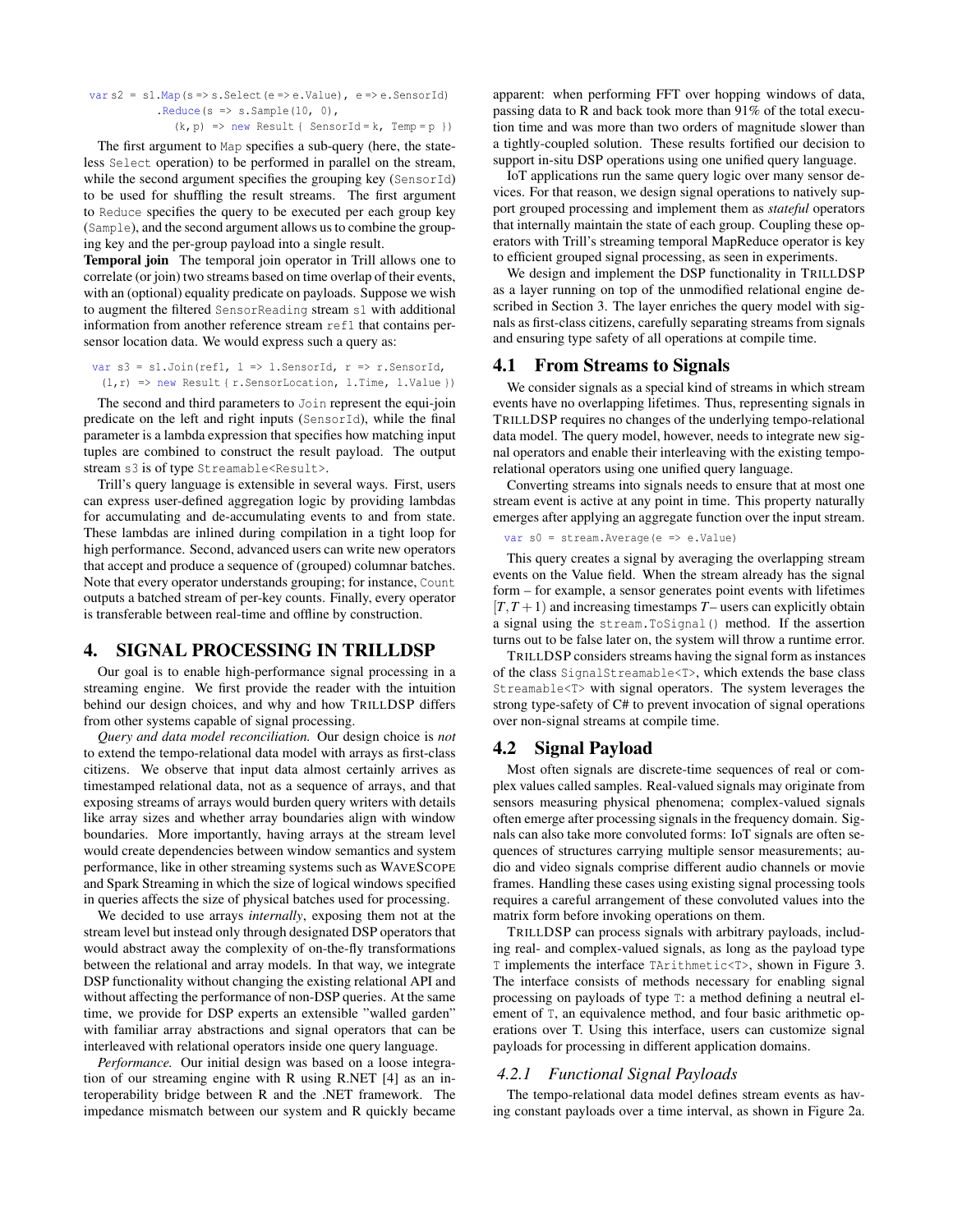

Figure 2: Signal payload types

This model can naturally describe discrete-time signals and steplike continuous signals. In practice, users also want to work with more general continuous signals whose values can be expressed as a function of time, like in Figure  $2b<sup>1</sup>$ . For example, in amplitude modulation, users multiply a signal with a continuous carrier signal, which is usually a sine wave of a given frequency and amplitude.

To support (pseudo-)continuous signals with the tempo-relational data model, one can materialize point events at every timestamp from the function domain. Obviously, such an approach brings huge processing and memory overheads. To capture continuous signals efficiently, TRILLDSP introduces *functional signal payloads* that carry a lambda function for computing signal values at any point in time. Functional payloads delay materialization of signal events until the user explicitly asks for it. TRILLDSP supports two types of functional payloads, which we present next.

#### *4.2.2 Heterogeneous Functional Payloads*

TRILLDSP allows the user to assign a lambda  $Func\leq\log T>$  to each stream event. The lambda expression expresses the payload value as a function of time. TRILLDSP represents such functional payloads as instances of TFuncPayload<T>. For example, the user can create the first event from Figure 2b as:

```
var evt1 = StreamEvent.CreateInterval(40, 80,
   new TFuncPayload<double>(t => Sin(2 * Pi * t / 40)))
```
In order to enable processing of signals with functional payloads, TFuncPayload<T> implements TArithmetic<TFuncPayload<T>>. For example, adding two functional payloads creates a functional payload with a lambda function expressing the addition.

```
TFuncPayload<T> Plus(TFuncPayload<T> b) {
   return new TFuncPayload <T> (t => f(t) + b.f(t)); }
```
Processing signals with functional payloads is then no different than processing any other payload type. For instance, adding two functional signals corresponds to a temporal join in which the matching events yield a summed functional payload as described above. Note that in processing signals with functional payloads, we always maintain the functional representation of values so as to avoid materialization and reduce processing and memory costs.

Users can explicitly materialize functional payloads at discrete time points to obtain a uniformly-sampled signal with the desired sampling period and offset. For example, one can sample  $fs0$  having functional payloads to materialize events at every 10 time units:

```
var fs1 = fs0. Sample(10); // Materialization
```
Using TFuncPayload<T> allows heterogeneity in assigning lambda functions to payloads, that is, each event can take a different function, like in Figure 2b. This function heterogeneity comes at the cost of more expensive memory management during query evaluation. New stream events need to instantiate lambda objects, and since these lambdas have different structures, they cannot be shared among events or re-used through memory pooling. Instead, lambda objects are always allocated on the heap and freed through garbage collection, which increases memory management overheads.

```
1Strictly speaking, continuous-time signals have a discrete nature
due to the finite time resolution in TRILLDSP.
```

```
interface TArithmetic<T> where T : TArithmetic<T> {
  T Zero(); T Plus(T b);
  bool Equals(T b); T Minus(T b);
   T Scale(double scalar); T Times(T b);
}
```
#### Figure 3: Interface for defining custom signal payloads

#### *4.2.3 Homogeneous Functional Payloads*

To process functional payloads more efficiently, we trade off flexibility and allow users to associate one lambda function to the entire signal rather than to each individual event. In that way, all stream events can share the same lambda function, hence "homogenous" in the name, and their payloads can represent the function arguments. For example, users can create stream events with payloads being the arguments of a sine function:

```
var event = StreamEvent. CreateInterval (0, 100,
   new SinArgs { Freq = 50.0, Phase = 0.0 });
```
Each signal maintains a property that stores its lambda function. Users can associate a sine function to the signal s1 as follows:

```
var s2 = s1.setProperty().setFunction(
   (t,e) \Rightarrow Sin(2 * Pi * t / e.Freq + e.Phase))
```
The default signal function is the identity function  $(t, e) \Rightarrow e$ .

Supporting homogeneous functional payloads requires a change of the signature of the signal type from SignalStreamable<T> to SignalStreamable<TIn,TOut>, where TIn is the payload type (e.g., SinArgs) and TOut is the result type (e.g., double). The lambda function is of type Func<long, TIn, TOut>.

Binary signal operations over homogeneous functional payloads use temporal joins to pair matching payloads from both sides as 2 tuple structures. For example, multiplying signal s2 with a complexvalued constant signal yields Tuple<SinArgs, Complex>payloads, which then serve as arguments to the stream-level lambda function multiplying these two signals.

Homogeneous functional payloads enable more efficient signal processing than heterogeneous functional payloads. During query compilation, we can flatten out homogeneous payloads into a sequence of parameters and create their columnar batch representation. The generated batch for the previous example looks like:

struct ColBatch {double[] Freq; double[] Phase; Complex[] V; }

These columnar arrays are memory-pooled and shared with reference counting, which alleviates the cost of memory allocation and garbage collection. For performance reasons, TRILLDSP uses homogeneous functional payloads as the default payload type.

#### 4.3 Signal Operators

The SignalStreamable<TIn,TOut> class encapsulates operators that preserve the signal form of a stream. It redefines such unary operators inherited from the base stream class, like Where and Select, to return a signal object. Since Select can change the input payload type TIn, users can also provide a new stream-level function for computing payload values or default to the identity function. The signal class also provides operators that build upon the existing stream operators. For example, Scale multiplies signal values with a scalar using the Select operator; Shift delays or advances a signal by changing the time intervals of its events using the alter-lifetime operator [18].

Users can perform basic arithmetic operations on signals, like addition, subtraction, or multiplication, as these operations are guaranteed to produce at most one event at any point in time. In fact, any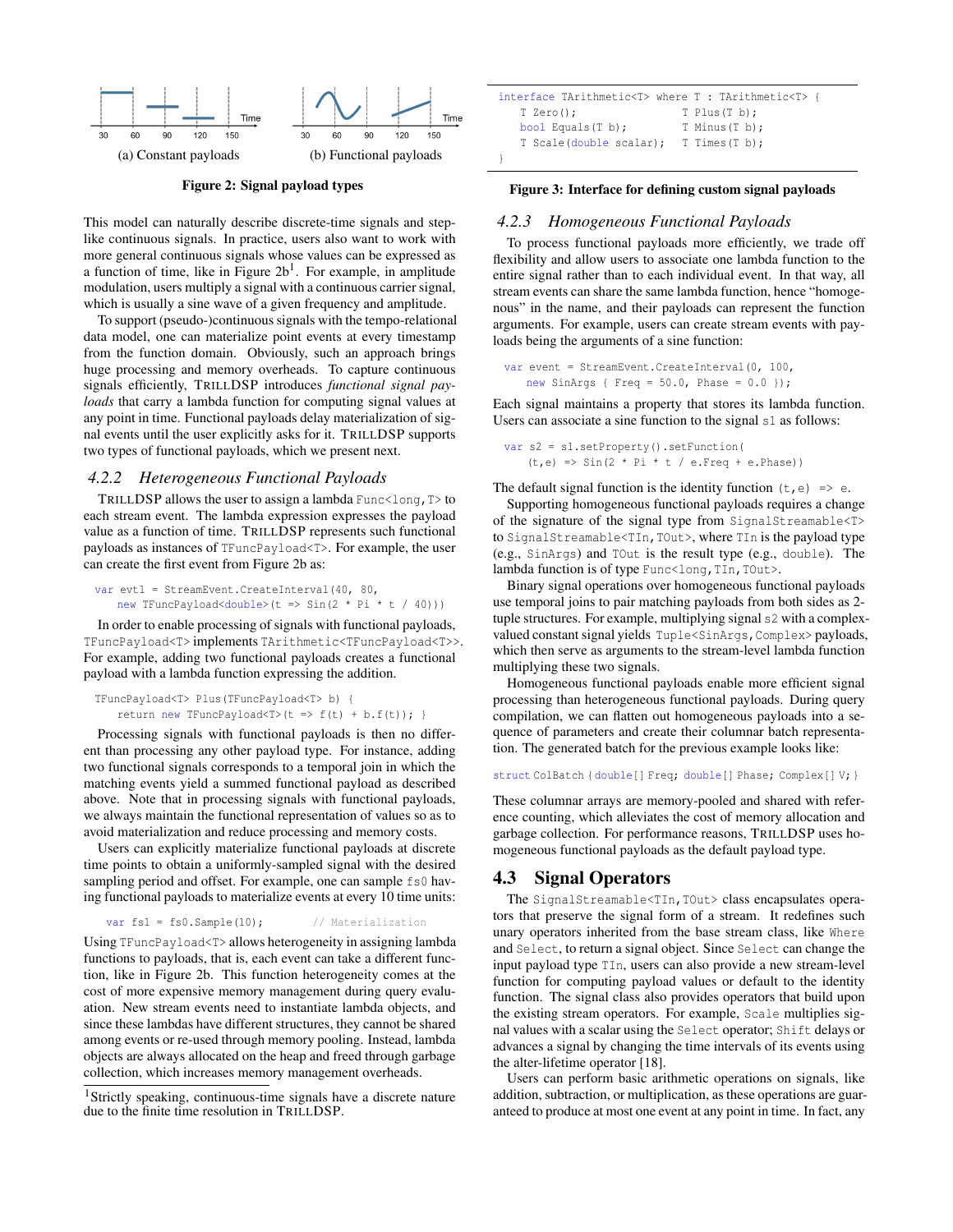signal operation that uses a temporal join to match events outputs a signal. Users just need to set the stream-level function to decide on how to combine matching events into payload values. But not every binary stream operation can be lifted to the signal domain. For example, a union of two signals can produce a stream with overlapping events, so this operator remains in the Streamable domain.

The signal type SignalStreamable also provides methods for obtaining uniformly-sampled signals, like the Sample() method that we used to materialize functional payloads. In the next section, we cover such operations over uniform signals.

# 5. UNIFORMLY-SAMPLED SIGNALS

Numerical frameworks like MATLAB and R support mostly DSP algorithms on signals consisting of equally-spaced samples. These tools consider such uniform signals as real- or complex-valued arrays in which the array index act as a measure of time.

TRILLDSP regards uniform signals as streams consisting of point events at regular timestamps. Uniform signals have two defining properties: (1) *sampling period* defines the time difference between two consecutive samples, and 2) *sampling offset* defines the initial time shift of samples. These two properties can help us correlate application times of samples with their positions in the array form.

We represent equally-spaced time series as instances of the class UniformSignalStreamable<T>, which extends the signal class SignalStreamable<\_,T> with uniformly-sampled signal operators. Uniform signals can have only point events at timestamps determined by their sampling period and offset. Regular (nonuniform) signals have no such constraints.

#### 5.1 Sampling

We obtain a uniform signal by sampling a non-uniform signal. The Sample operator uses a given sampling period *T* and an offset *O* to generate point events at timestamps  $kT + O$ , where *k* is integer, at which the source signal has an active stream event. The Sample operator invokes the stream-level lambda function to compute the payload value of each materialized event. Since uniformly-sampled signals are discrete-time signals, they have no stream-level lambda function associated to them.

The Sample operator supports grouped signal computation. In grouped signals, each stream event carries a group identifier; the example from Table 1 groups stream events by SensorId. The Sample operator internally keeps track of active events for each group seen so far. Since we ingest stream events in a non-decreasing sync (interval start) timestamp order, each event can move the global stream time forward. In such cases, the operator needs to produce samples for each group up to the current time, update the internal state of each group to remove any inactive events, and update the current group to include the current event. If the operator detects overlapping events in the current state, it throws a runtime error implying that user's assertion about the signal form of the input stream is false.

## 5.2 Interpolation

Non-uniform signals consist of overlapping-free stream events of arbitrary forms. As shown in Figure 4, a non-uniform signal can have events with different lifetimes, events appearing at irregular time instants (e.g., due to network delays), or missing events (e.g., due to bad communication). The Sample operator discussed so far considers only events that are active at predefined sampling beats (e.g., 30, 60, 90, etc.) and ignores in-between and missing events.

To handle such irregular events, we extend the Sample operator with an optional parameter – *interpolation policy* – that specifies



Figure 4: Sampling with interpolation of a non-uniform signal

the rules for computing missing values. An interpolation policy has two defining properties:

- 1. *Interpolation function* determines how to compute missing samples based on a fixed-size history of observed samples. TRILLDSP provides a set of common interpolation functions: constant, last-valued, step (zero-order), linear (firstorder), and second-degree polynomial (second-order), and also supports user-defined interpolation functions.
- 2. *Interpolation window* defines the maximum time distance among the reference samples used for interpolation. For instance, in linear interpolation, if two consecutive reference samples are more than one interpolation window apart, we consider them as two different signal sequences and disable interpolation in that interval, like in Figure 4.

The user can obtain the uniform signal from Figure 4 as follows:

var s1 = s0.Sample(30, 0,  $p \Rightarrow p$ .FirstOrder(60));

Each uniformly-sampled signal maintains a property that stores an interpolation policy. This policy is used during signal re-sampling, which happens, for instance, in binary operations involving uniform signals with different sampling periods.

## *5.2.1 Interpolation implementation*

The Sample operator implements interpolation on grouped signals. For each group, the operator maintains a finite number of observed samples, which serve as reference points for a given interpolation function. Each stream event with an interval  $[a, b)$  generates a sequence of reference points: a start point at  $[a, a+1]$ , an end point at  $[b-1,b)$ , and all intermediate points at the sampling beats from the interval  $(a, b)$ .

A per-group interpolator state maintains most recent reference points using a fixed-size circular buffer. The buffer consists of at least two samples, which define the currently active interpolation window; higher-order interpolators may buffer more samples. Each interpolator state also encapsulates the interpolation function that corresponds to the chosen interpolation policy. The Sample operator interacts with each interpolator state independently of the interpolation function using the following methods:

- AdvanceTime(long t) invalidates points in the buffer that fall outside the interpolation window ending at time t.
- AddPoint(long t, T v) overwrites the oldest valid entry in the interpolation buffer with a given reference point.
- CanInterpolate(long t) returns true if the interpolation buffer is full and  $t$  is between the last two reference points.
- Interpolate(long t) invokes the interpolation function to compute the value at time t.

As the global time moves forward with each stream event, the Sample operator updates the state of each group to include new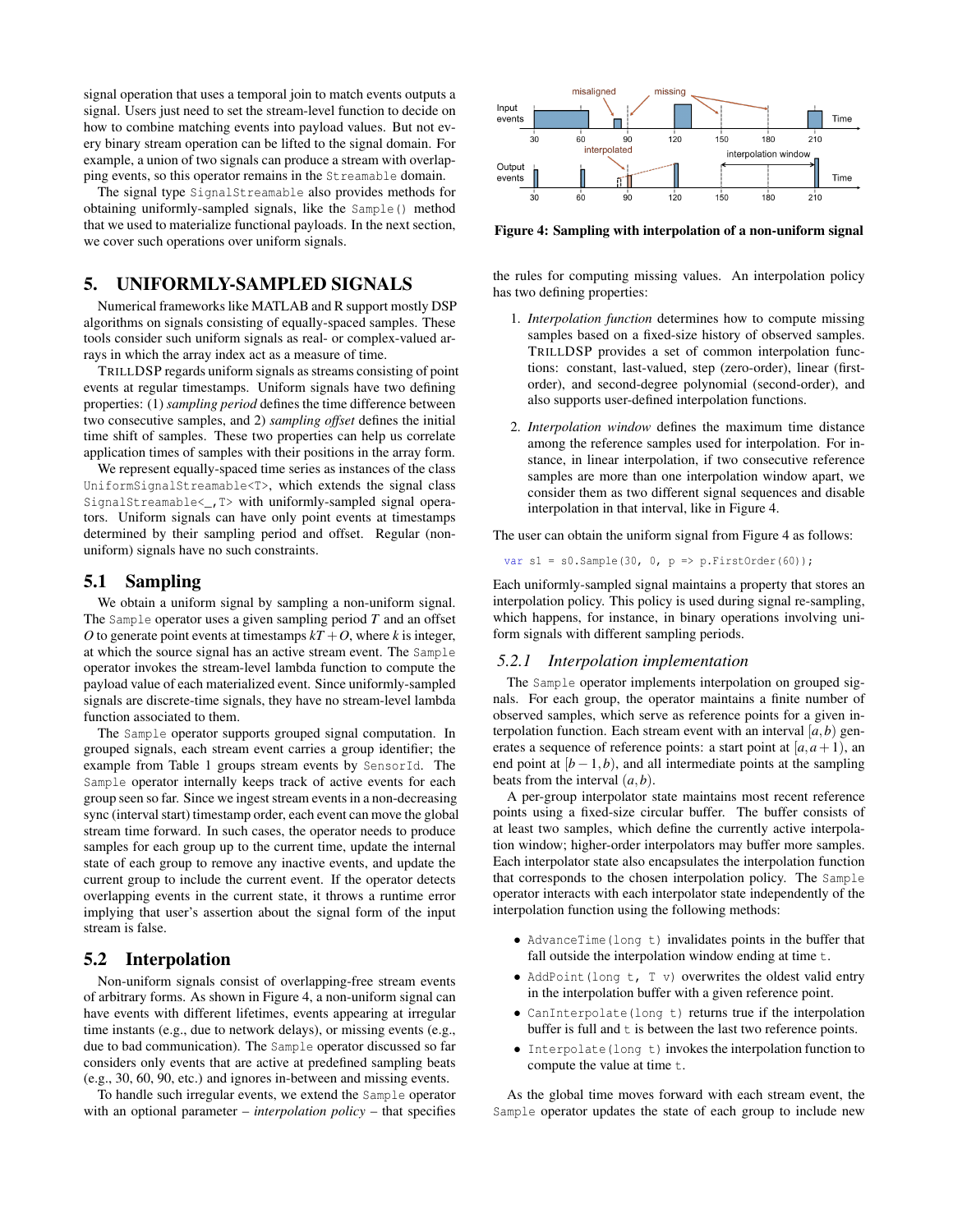

Figure 5: Signal window

and invalidate too distant reference points. When the interpolation buffer of one group is full, it interpolates events at the sampling beats between the last two reference points. Note that the operator interpolates events back in the past. To preserve the time order of output events, the Sample operator delays emitting output events by at most the size of the interpolation window.

## 5.3 Uniform-signal Operators

In binary operations with uniformly-sampled signals, we require that both operands share the same sampling period and offset for correctness. *Resampling operations* allow users to change these properties to meet the requirement. Upsample(n) increases the sampling rate (i.e., decreases the sampling period) of a signal by an integer factor. The interpolation function computes the values of new intermediate samples. Downsample(n) decreases the sampling rate (i.e., increases the sampling period) of a signal by keeping every *n*-th sample and dropping the others. Resample() changes the sampling period, offset, and interpolation function of a signal. For instance, we can resample the uniform signal from Figure 4 to halve the sampling period, change the interpolation policy, and double the interpolation window size.

var  $s2 = s1$ . Resample(30, 0, ps => ps. ZeroOrder(120))

*Binary arithmetic operations* involving uniformly-sampled signals use temporal joins for matching samples. For instance, summing two uniform signals, written as left.Plus(right), when they share the same sampling period and offset is implemented as:

left.Join(right,  $(l, r) \Rightarrow l + r$ )

When these conditions are unmet, binary operators preprocess one of the operands before joining them together: if the sampling periods are the same but offsets are different, we shift one signal by the offset difference; if the sampling periods are different, we resample the signal with a larger sampling period to match the period and offset of the other signal; finally, when one operand is a nonuniform signal, we sample that signal with the sampling period and offset of the other uniform operand to produce a uniform result.

*Uniform-signal aggregates* are built using the existing relational operators. For instance, summing samples of a uniform signal s using a hopping window of size W and hop size H samples, written as  $s$ . Sum (W, H), is implemented as:

```
s.HoppingWindow(W * s.Period, H * s.Period, s.Offset)
 .Aggregate(w \implies w. Sum(e \implies e))
 .AlterEventDuration(1)
```
where the HoppingWindow macro creates hopping windows by altering event lifetimes, the Sum aggregate adds values together, and the AlterEventDuration operator restores the uniform-signal form by emitting point events. Note that uniform-signal aggregates and operators use sample-based windows instead of time-based windows to match the expectation of DSP users. Uniform-signal aggregates can also easily integrate any user-defined aggregate (not just Sum, Count, etc.) created using an extensible aggregate framework, which we support in a similar way to previous work [18].

## 5.4 Signal Windows

We represent uniformly-sampled signals as data streams built using a tempo-relational model. Numerical tools providing DSP algorithms like MATLAB and R consider uniformly-sampled signals

| SetMissingDataToZero () => bool |                                           |
|---------------------------------|-------------------------------------------|
| GetFeedForwardSize              | $() \Rightarrow int$                      |
| GetFeedBackwardSize             | $() \Rightarrow int$                      |
| Compute                         | (TWindow <t>, TWindow<t>) =&gt; T</t></t> |

#### Figure 6: Interface for defining custom digital filters

as real- or complex-valued arrays, in which the array index is best thought of as a measure of dimensionless time. To bridge the gap between these two models, we introduce an abstraction that allows DSP users to implement custom operators for offline and online processing in a way that feels natural to them – by writing algorithms against arrays without worrying about the temporal aspect of the underlying data model. Exposing arrays to operator writers enables easy and quick integration of existing highly optimized DSP algorithms, like those exploiting SIMD instructions.

We introduce a class called TWindow<T> that transforms samples of type T from the tempo-relational data model into the array data model. In processing uniform signals using windows of data, a signal window maintains an array of active samples of one uniform signal and uses the sampling period and offset of the associated signal to compute the index position of a new sample. The signal window also keeps track of the latest timestamp in the array to detect any missing value when adding a new sample; these missing values are either replaced with zeros or marked as invalid. Each signal window is implemented as a fixed-size circular array to efficiently support offline and online processing with overlapping windows.

Signal windows support incremental computation over hopping windows. Each signal window can maintain a fixed-size history of recently expired samples, as shown in Figure 5. The history size is often the window hop size. The TWindow<T> class provides methods for accessing the whole array (Array), the old delta (Old), and the new delta (New). Users can use these deltas to implement operator logic that incrementally updates its state on every hop event.

Signal windows notify registered observers when their arrays are full. A signal window can fire up two types of events: 1) OnInit event denotes the array is filled up for the first time, and the old delta is invalid and the new delta is the whole array; 2) OnHop event denotes a window hop when both deltas are valid, see Figure 5.

In TRILLDSP, we provide different implementations of signal windows based on their specification. A window specification comprises three parameters: the window size (how many samples each window lasts), the hop size (by how many samples each window moves forward relative to the previous one), and the boolean indicator on how to handle missing samples (if true replace them with zeros; otherwise, mark them as invalid). Note that signal windows containing invalid samples cannot fire up any event. The decision on how to treat missing values is operator-dependent. For instance, users might want to use complete arrays when using FFT but zeropadded signals when using digital filters.

## 5.5 Digital Filters

Digital filters are a cornerstone of digital signal processing. Due to their extraordinary efficiency, digital filters are widely used in practice; for example, filters can separate a signal from noise or restore bad audio recordings [33]. Digital filters are often described in terms of an equation that relates the output signal to the input signal. For example, linear digital filters produce outputs by combining a fixed-size window of inputs and a fixed-size window of previously computed outputs.

$$
y[n] = \sum_{i=0}^{N} a[i] * x[n-i] + \sum_{i=1}^{M} b[i] * y[n-i]
$$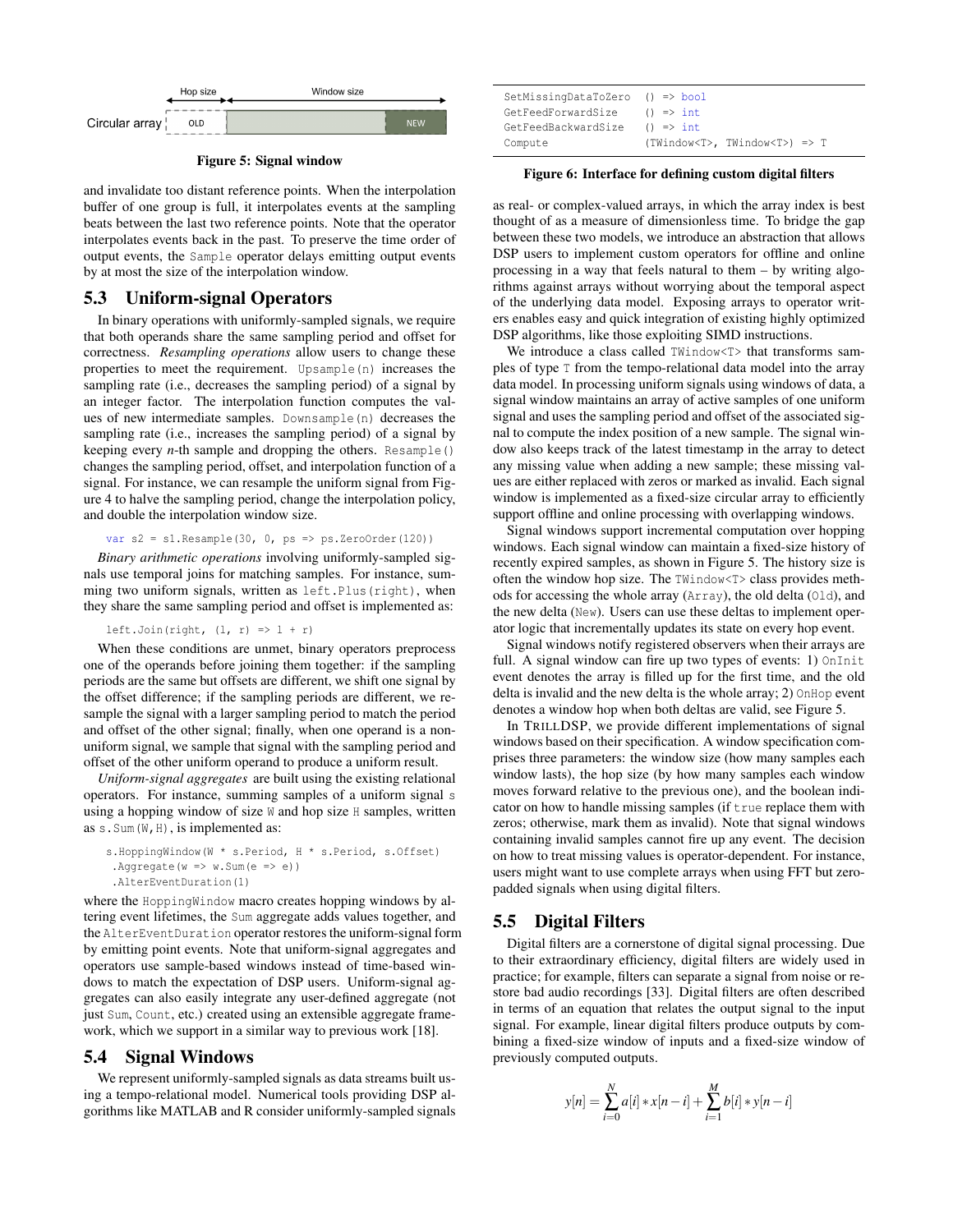Here,  $x[i]$  and  $y[i]$  are sequences of values denoting the input and output signals, *a*[*i*] are called feed-forward coefficients, and *b*[*i*] are called feed-backward coefficients. The feed-forward window is of size  $N + 1$ , while the feed-backward window is of size M.

We provide a framework for defining custom digital filters that use TWindow<T> instances for feed-forward and feed-backward windows. The user needs to implement the interface from Figure 6 for each class of digital filters, which involves specifying the sizes of the feed-forward and feed-backward windows, deciding on how to interpret missing values, and expressing the filtering functionality as a lambda function with a feed-forward and a feed-backward signal windows as parameters.

The digital filter framework supports grouped signal processing. A per-group state maintains two instances of TWindow<T>. The framework invokes the Compute () method upon receiving OnInit or OnHop events from the feed-forward window and updates the feed-backward window with the result; upon the OnInit event, it also resets the feed-backward window. Note that the framework releases users from the burden of explicitly managing windows in processing grouped signals and allows them to focus on the actual implementation using array abstractions.

An example of a digital filter is a finite impulse response filter, which uses only the feed-forward loop. For a given filter weights  $a[i]$ , each output is a weighted sum of the most recent inputs. Users can implement such filters as follows:

```
SetMissingDataToZero: () => true
GetFeedForwardSize: () => a.Length
GetFeedBackwardSize: () => 0
Compute: (fw, bw) => DotProduct(a, fw.Array)
```
Signal windows expose array abstractions to users, which enables them to use highly-optimized black-box implementations of DSP algorithms. In this example, users can implement the DotProduct method using SIMD instructions of modern processors.

TRILLDSP uses the digital filter framework to implement several signal operators, like signal correlation, signal convolution, and finite and infinite impulse response filters, to name a few.

### 5.6 User-defined Window Operators

DSP domain experts and practitioners exercise one fundamental workflow when analyzing uniform signals. The workflow consists of three steps [33]: (1) the first step splits the signal into smaller, possibly overlapping components, (2) the second step transforms each component using a sequence of operations, and (3) the third step recombines the processed components into the final signal.

We support such workflows using the Window operator, presented next using a shortened version of the query from Section 1.1 as our running example. We assume s2 is a real-valued uniform signal.

```
var s3 = s2. Window (512, 256, true,
  w \Rightarrow w.FFT(). Select(a => f(a)). InverseFFT(), a => a. Sum()));
```
The first workflow step is about windowing the data. The Window operator transforms samples from streams into arrays using signal window instances of type TWindow<T>. To support grouped signal processing, the operator internally maintains one such instance for each group seen so far. Users can specify sample-based window attributes using the Window operator. As before, the window specification includes the window size, the hop size, and the policy on how to handle missing values (true: zero, false: NaN).

The second workflow step executes a sequence of transformations over fixed-size arrays. The Window operator expresses these computations as a pipeline of operators. Each pipeline operator transforms an input window of type TWindow<U> into an output window of type TWindow<V>. In our example, the FFT operator

| GetOutputWindowSize | $() \Rightarrow int$                                  |
|---------------------|-------------------------------------------------------|
| Update              | $(TWindow< U>), TWindow< V> )$ => ()                  |
| Recompute           | $(TWindow < U>W)$ , TWindow $\langle V \rangle$ => () |

#### Figure 7: Interface for defining window pipeline operators

transforms a 512-sample window of type TWindow<double> into a 512-sample window of type TWindow<Complex> representing the frequency spectrum of the input windowed signal. In general, input and output windows can have different sizes; for instance, the AutoCorrelation pipeline operator takes windows of size *N* and outputs windows of size  $2N + 1$ . The Window operator creates exactly one pipeline per signal group, which amortizes the startup overheads of pipeline operators; for instance, FFT and InverseFFT initialize their spectrum coefficients only once.

Each pipeline operator implements the interface presented in Figure 7. The first interface method defines the output window size of a pipeline operator, which the Window operator uses to pre-allocate one output window per operator. The other two methods define lambda functions for incremental computation and re-evaluation, both changing the output window in-place to avoid memory allocations. Note that operator writers can use black-box implementations for these operations. Also, it is their responsibility to enable incremental computation by denoting the delta parts of the output, if possible. Many signal operations, however, completely perturb their outputs making re-evaluation the only option for the downstream pipeline operators. In our example, only FFT can incrementally update its output; the remaining operators have to recompute their results from scratch. InverseFFT produces results in the output window of type TWindow<Complex>.

The final workflow step combines computed output windows into the final signal. This step requires projecting output values from arrays back on the stream time axis as stream events. The Window operator projects *N* output values, which are generated at hop time t, backwards in time such that consecutive stream events are one sampling period apart from each other and the last event has timestamp  $t$ . If the final output size is greater than the hop size, then the projected stream events overlap. To preserve the signal form of the final stream, the Window operator allows users to provide an aggregate function (e.g., Sum) for merging overlapping output samples. When there are no overlapping events, we can safely lay out stream events on the stream time axis and yet preserve the signal form of the stream.

The last parameter of the Window operator is optional. If the aggregate function is omitted, the operator skips the "unwindowing" operation and outputs arrays as stream events defined at hop time points. Omitting the aggregate function in our example would create a signal of type UniformSignalStreamable<Complex[]>. Similarly, when the final pipeline operator produces an output of type  $T$  that is different than  $TW$  indow  $\leq$  >, then the output signal is of type UniformSignalStreamable<T>.

## 6. PERFORMANCE EVALUATION

We evaluate how TRILLDSP's deep integration of signal and relational processing compares against state-of-the-art numerical frameworks specialized for DSP operations, data analytics engines loosely coupled with such frameworks, and one tightly-integrated system. Our experiments aim to answer two main questions:

- 1. What is the price of integrating signal processing operations into a relational query processing system?
- 2. What is the benefit of having unified data and query models?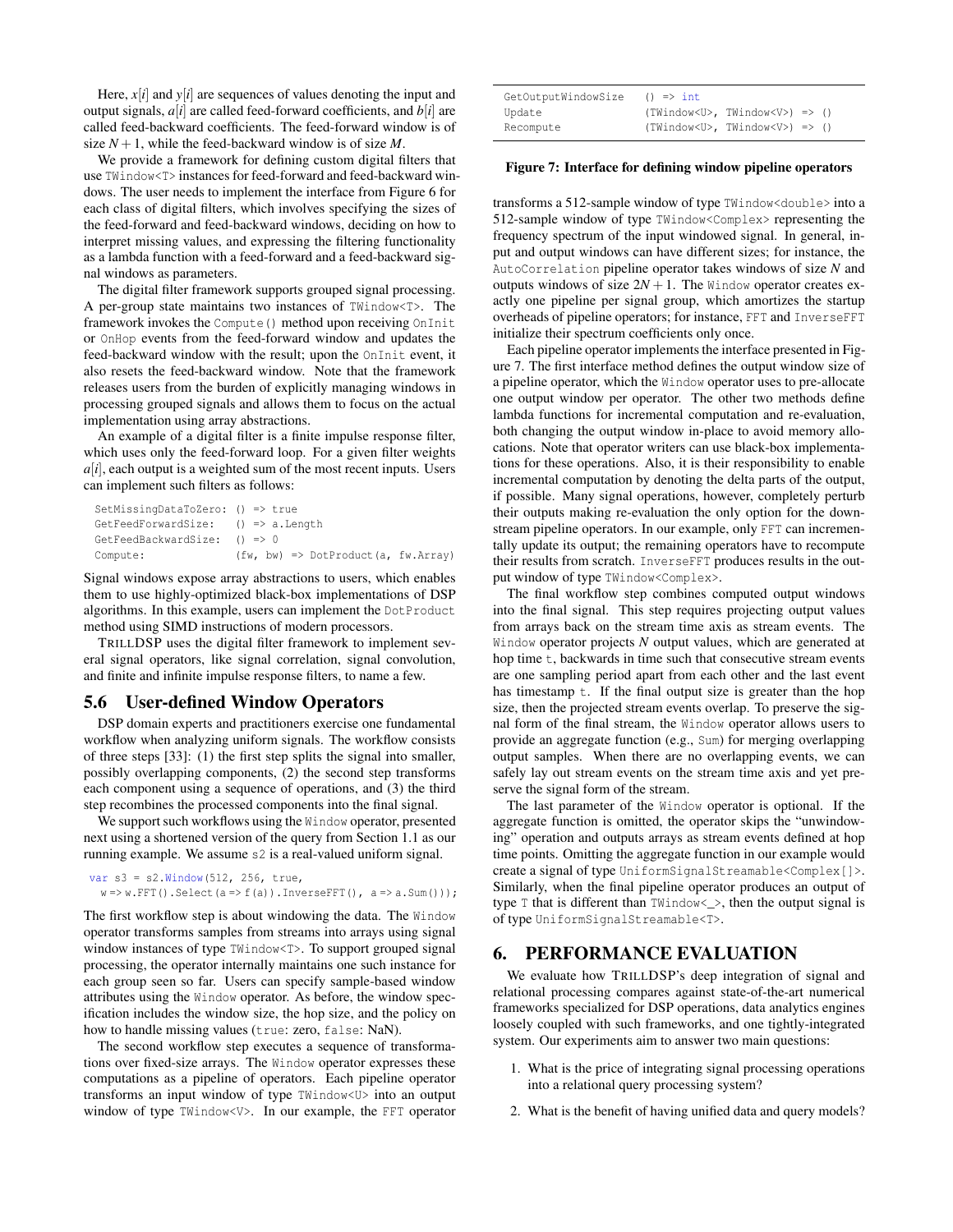Our first set of experiments shows that a general-purpose query engine with tightly-integrated signal operations can bring competitive or even better performance than popular numerical frameworks in pure signal processing tasks. These results come at no surprise as TRILLDSP has relatively low system overheads (smaller than the other tightly-coupled system we compared against) and exposes array abstractions to operator writers for quick and easy adoption of highly-optimized black-box implementations of DSP operations.

Our second set of experiments focuses on a particularly important class of IoT applications that run the same query logic over a large collection of sensor devices. Here, TRILLDSP shows its full potential when processing large numbers of groups using queries that combine relational and signal operations. TRILLDSP's in-situ execution model achieves from 3x to 146x better performance on grouped signal processing than modern relational and array data management systems with loose R integration.

Benchmarked systems We compare TRILLDSP against numerical frameworks that are widely used in practice by DSP experts and practitioners for offline signal analysis.

- MATLAB R2015b a numerical computing environment offering a plethora of signal processing operations;
- Octave 4.0 an open-source alternative to MATLAB;
- Microsoft R Open 3.2.3 (R for short) an enhanced, opensourced distribution of R used for statistical data analysis.

For workloads combining relational and signal processing, we compare TRILLDSP against the following loosely-coupled systems:

- Spark with R integration 1.5.2 (SPARKR) an R package providing access to Spark from R;
- SciDB with R integration 14.12 (SCIDB-R)<sup>2</sup>.

We also benchmark WAVESCOPE [25, 24], the system closest in spirit to TRILLDSP that allows users to express signal processing operations as declarative queries over streams of data. WAVESCOPE compiles such queries into high-performance execution engines with in-situ processing and direct calls to 3rd-party libraries. We compiled the latest version of the system available in the project repository [9] using PLT Scheme v4.1.1, and benchmarked with the recommended C backend (WSC2) and O3 optimization flag.

TRILLDSP uses a batch size of 80,000 tuples. Appendix B shows the effect of different batch sizes on TRILLDSP's performance.

Experimental Setup We run our experiments on D14 Microsoft Azure instances consisting of 2 Intel Xeon CPU E5-2673 v3 @ 2.40GHz and 112GB of RAM. We use one instance with Ubuntu 12.04.5 LTS for running WAVESCOPE, Octave, R, SPARKR, and SCIDB-R queries, and another instance with Windows Server 2012 R2 Datacenter for running TRILLDSP and MATLAB queries.

Query Workload Our query workload includes five queries in total, which we evaluate using seven different systems. Two queries represent pure DSP tasks commonly used in practice, while the remaining three queries combine relational and signal operations on grouped signals using Map-Reduce operators.

Data Workload Our datasets consist of 100 million randomly generated stream events with double-precision values. For the pure DSP tasks, these events represent real-valued uniform signals with equally-spaced samples and the schema <Time,Value>. For the grouped computation queries, stream events have the grouping key (SensorId) and schema <SensorId,Time,Value>. TRILLDSP never explicitly operates on the Time column as these values are implicitly encoded in the data windows of events. The query workload is data independent (except the final filtering step in query3, which takes negligible time in all the systems), so the reported performance would have been identical if we had used real data.

#### 6.1 Traditional DSP Tasks

We compare TRILLDSP with one streaming engine and three numerical frameworks on tasks commonly used by DSP experts. FFT over Tumbling Windows Our first query computes the Fast Fourier Transform (FFT) over tumbling windows of different sizes. In TRILLDSP, we write this query as:

var query1 = s0.Window(windowSize, windowSize, true,  $w \Rightarrow w.FFT()$ ,  $a \Rightarrow a.Sum()$ 

The input  $s0$  is a uniform signal; the output is a stream of complex values representing the frequency spectrum of each window. The streaming queries in TRILLDSP and WAVESCOPE consist of three phases: windowing stream events, performing FFT, and unwindowing outputs to obtain a stream of complex values. Appendix A presents the cost of each phase. Both systems invoke the same FFT function in the FFTW library [22].

The numerical tools, MATLAB, Octave, and R, perform only offline computations using preallocated input and output arrays, effectively executing only the second query phase (FFT). We consider two different versions of such offline programs: (1) The 2D versions repack signal values into a matrix form and invoke a twodimensional FFT only once; the reshaping technique is common among practitioners but obviously applicable only in offline analysis of entire datasets fitting into main memory; (2) The 1D versions invoke FFT repeatedly for each window, thus mimicking a streaming environment but still executing only the second query phase.

Figure 8 shows the running times of these five systems when processing our dataset. In an apple-to-apple comparison, TRILLDSP outperforms WAVESCOPE in all cases by 43 to 60% overall, showing better integration with the FFTW library but being 18% slower on the window-unwindow operation (see Appendix A for more details). In TRILLDSP, windowing-unwindowing dominates by far, from 86% to 89%, in the total execution time. These overheads are missing in the offline tools, nevertheless TRILLDSP outperforms both versions of R and manages to stay competitive with MATLAB and Octave, often being faster than their 'streaming' versions. The running times of the 1D programs decline with larger window sizes due to fewer FFT invocations. TRILLDSP spends on average 0.4s on preparing and executing FFT (see Appendix A), much lower than the numerical tools, which are interpreting their programs. FIR Filtering Our next query uses a finite impulse response (FIR)

filter implemented via the digital filter framework from Section 5.5. The filter convolutes the signal with random filter coefficients:

var query2 = s.FilterFIR(coeffs)

The query performs a sliding window computation where each output value is a weighted sum of *n* recent values, where *n* is the length

<sup>&</sup>lt;sup>2</sup>The official integration of SciDB and R provides an R package for accessing the SciDB backend from R, same as Spark. However, this loosely-coupled approach suffers from huge overheads when serializing large datasets. For instance, just sending our dataset with 100 million events between SciDB and R without processing them takes more time than any total running time among the other compared systems. We conclude that the official SCIDB-R integration is designed primarily for exchanging small aggregate results between these two systems. In order to make the SCIDB-R integration feasible on our datasets, we use a SciDB plugin [8] that enables running R programs within SciDB queries. In contrast to the official integration, here we write our queries as SciDB (not R) programs and run them from the SciDB (not R) shell.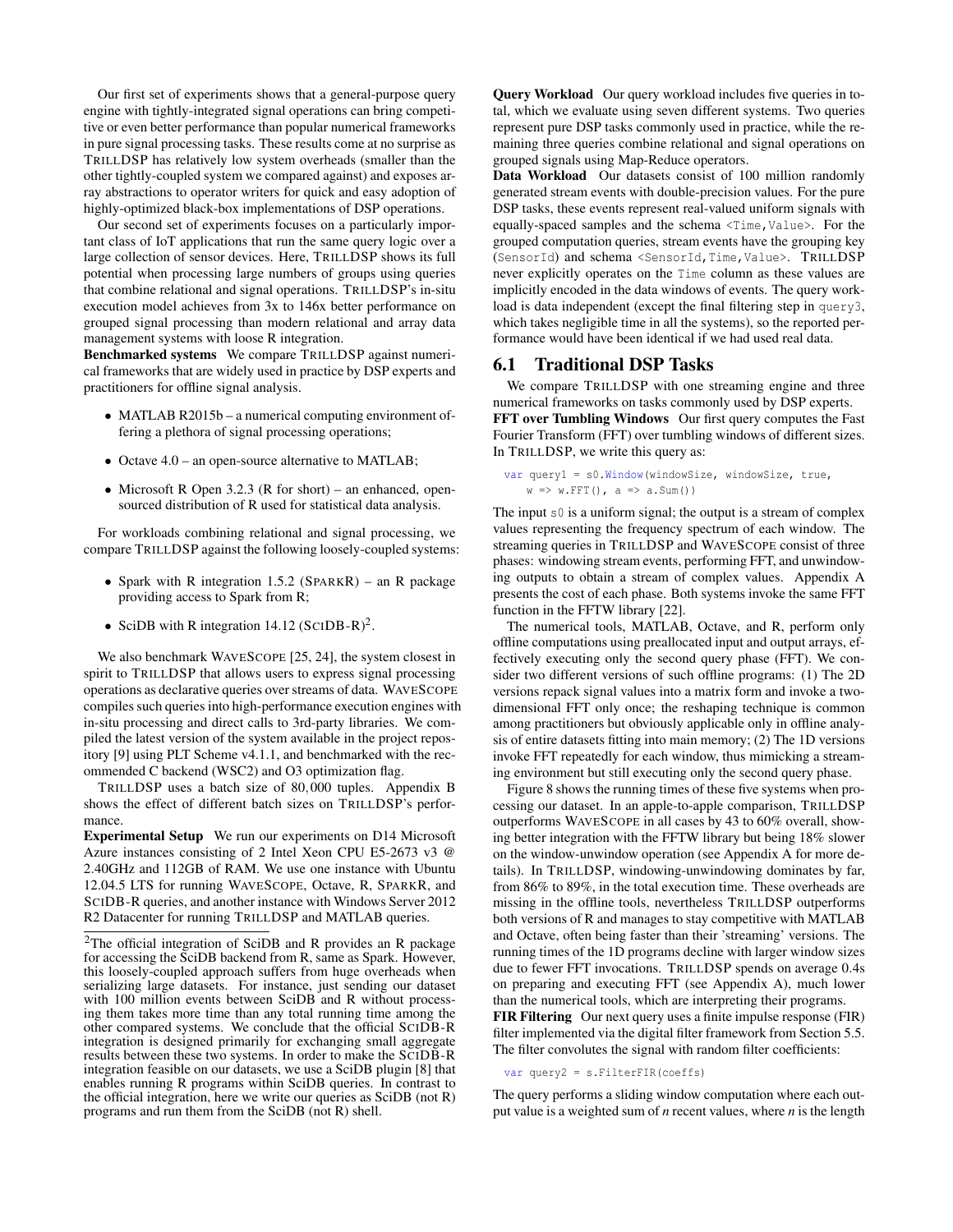

Figure 8: FFT with tumbling window

of coeffs. Internally, TRILLDSP uses a TWindow<double> instance of size *n* to buffer recent input values. WAVESCOPE performs similarly<sup>3</sup> although without checking for missing values, like in TRILLDSP. The other systems use the built-in filter function.

Figure 9 compares the filtering performance of our systems. Notice the log y-axis. TRILLDSP's SIMD implementation of dot product outperforms the naïve loop implementation in WAVESCOPE and R by a wide margin. TRILLDSP stays competitive with Octave while being up to 1.8x slower than MATLAB. In contrast to the offline tools, TRILLDSP incurs additional overheads from copying stream events into arrays and checking for missing values.

These experiments demonstrate that TRILLDSP can easily integrate with 3rd-party libraries to deliver performance competitive with or even better than the state-of-the-art tools used by practitioners in offline analysis. But most importantly, TRILLDSP offers true online support and a tight integration with relational operators, which none of these numerical frameworks does.

## 6.2 Grouped Signal Processing

Next, we consider grouped computation where the same query logic is executed for each group identified by the grouping key (SensorId). We consider three sub-queries of growing complexity combining signal and relational processing, and we vary the number of groups while keeping the input signal size fixed. We introduce two new systems, SPARKR and SCIDB-R, capable of processing groups in parallel. As both of these are offline engines, we minimize the overhead of their integration with R integration by invoking R only once per group, whereas the amount of communicated data remains unchanged. Noteworthy, WAVESCOPE's built-in functions for grouped signal processing, deinterleave and interleave, crash due to insufficient memory for our input size; thus, we exclude this system from the discussion.

Grouped Signal Correlation Our next query attempts to correlate a given vector of values of size 32, denoted as *a*, with a uniform signal of each group identified by SensorId. The correlation operation is a sliding window (i.e., the hop size is 1) computation that evaluates a dot product between the window and vector *a* at every sample point. In TRILLDSP, we express the query as:

```
var query3 =
 s0. Map(s => s. Select(e => e. Temp), e => e. SensorId)
   .Reduce(s => s.Correlation(a),
     (k, p) => new Result { SensorId = k, Temp = p })
```
The Map operation selects the value column and tags each stream event with its group identifier (SensorId), while the Reduce operation executes the sub-query on each group. TRILLDSP supports



Figure 9: Digital filtering

parallel execution of sub-queries using the specified level of parallelism. Here, we evaluate its performance using 1 and 16 cores.

The other systems implement the grouping operation differently. MATLAB and Octave partition the input signal via the accumarray method and then sequentially process each group in a for loop. Due to performance reasons, we partition the signal in R using two methods, accumarray for groups of size 10 and split for larger groups. SPARKR uses groupByKey to partition an input RDD followed by a local sort of each partition to regain the time order, as shown in the example from Table 1. SCIDB-R uses the redimension operator to change the layout of array chunks based on the grouping key, also followed by a local sort of each group.

Figure 10 shows the query performance of these systems with different numbers of groups. TRILLDSP with 16 cores (TRILLDSP-16) consistently outperforms all other systems due to its built-in support for grouped processing inside the Correlation operator. MATLAB, Octave, and R have no such features in offline mode, let alone online mode, and have to deinterleave the input signal into groups entirely before processing each group in turn. This partitioning operation turns out to be the bottleneck in these systems, incuring from 70% to 97% of the total execution cost and causing 1.9x, 2.1x, and 14.9x worse performance, respectively for each system, than TRILLDSP-16 for 100,000 groups. SPARKR and SCIDB-R pay a high price for their loose integration with R and are 3-20x slower than TRILLDSP-16, despite grouping and executing sub-queries in parallel (interestingly, single-threaded groupByKey in SPARK is faster than R's partitioning operation, which reflects in better performance in three cases). Both systems significantly degrade their performance when processing large numbers of groups. Grouped signal interpolation and filtering Next, we consider two uniformly-sampled signals s1 and s2 consisting of real-valued samples from [0,1] and having different sampling periods, 20 and 5. For each group, we want to upsample the first signal to match the sampling period of the second and report events at which both group signals have simultaneously extreme values (close to 0 or 1). TRILLDSP expresses the grouping of s1 as before (same for s2):

var u1 = s1.Map(s => s.Select(e => e.Temp), e => e.SensorId)

We write the query using a two-parameter Reduce operator as:

```
var query4 = u1. Reduce (u2, (1, r) =>
 l.Sample(5, 0, p \Rightarrow p.FirstOrder(20)).Plus(r)
  .Where(e => e < 0.0001 || e > 1.9999),
  (k, p) => new Result { SensorId = k, Temp = p })
```
Figure 11 shows the running times of our systems normalized by the running time of TRILLDSP with 16 cores over varying numbers of groups. Note the log y-axis. The numerical tools spend most of their time interpolating values inside the interp1 function, up to

<sup>&</sup>lt;sup>3</sup>FIR filter inspired by apps/eeg/eeg\_static.ws [9].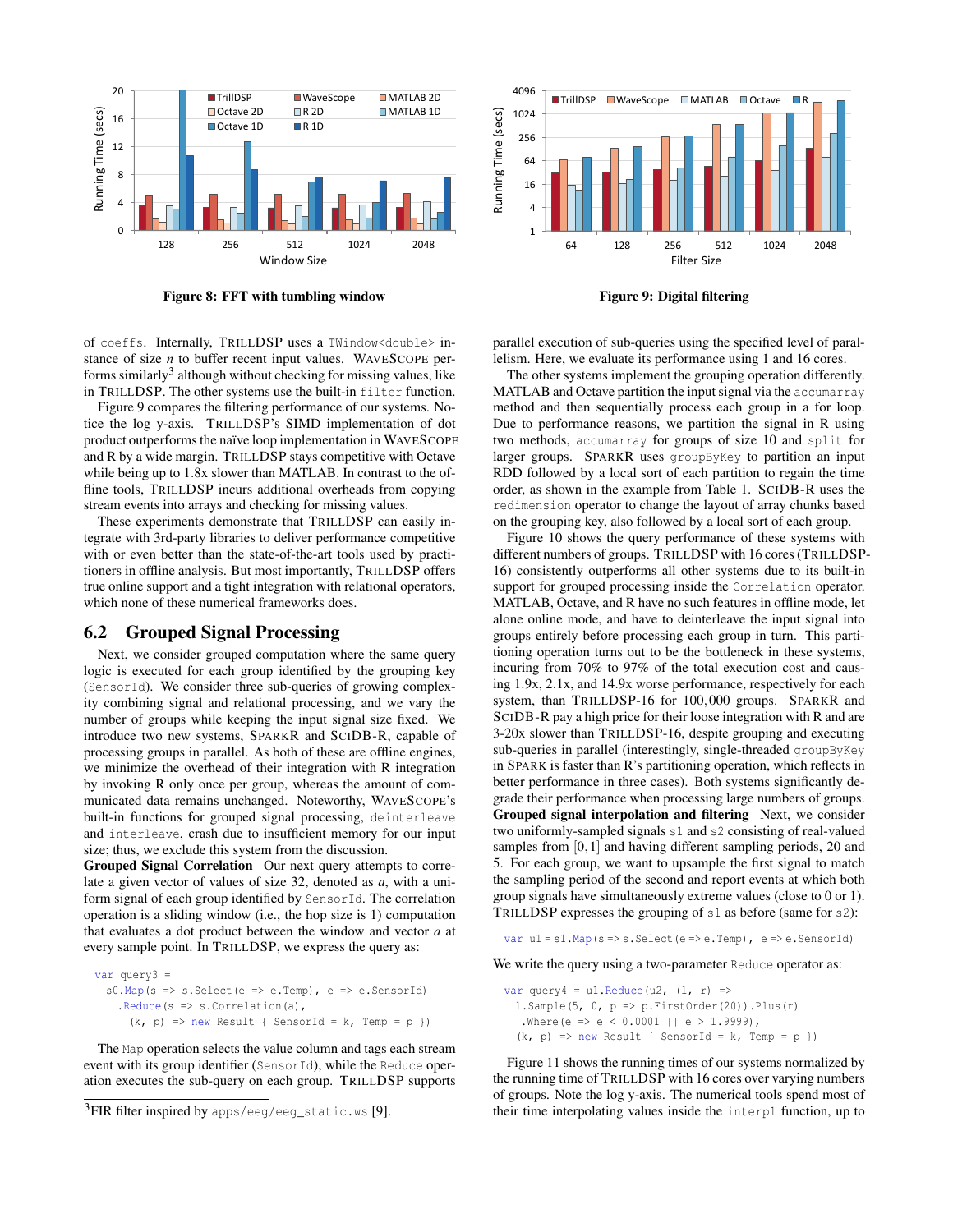

Figure 10: Grouped signal correlation



Figure 12: Grouped overlap-and-add method

88% in MATLAB, in contrast to the previous example where the grouping cost was dominant. Octave incurs fairly large interpolation overheads, which significantly degrades its performance as the number of groups (i.e., interp1 calls) increases. We note that even the single-threaded TRILLDSP program outperforms all the other systems in all but one cases due to its group-aware interpolation operator simultaneously processing multiple subsignals. Running TRILLDSP using 16 cores accelerates the single-threaded performance by up to 9.4 times, which leads to much better performance overall, up to 146x faster than SPARKR and up to 67x faster than SCIDB-R. Both of these systems behave poorly for large numbers of groups, eventually crashing when processing one million groups. Such bad performance was primarily caused by expensive reshuffling operations, which in SPARKR also involve writing to disk.

Grouped overlap-and-add The final query expresses the overlapand-add method and serves as a blueprint for a large class of DSP workloads. We modify the query from Section 5.6 to use the identity function in the Select operator in order to measure the query performance independently of the user-defined function.

```
var query5 =s0.Map(s => s.Select(e => e.Temp), e => e.SensorId)
   .Reduce(s =>
     s.Window(windowSize, hopSize, true, w =>
       w.FFT(). Select(w \Rightarrow w). InverseFFT(), a \Rightarrow a.Sum()),
      (k, p) => new Result { SensorId = k, Temp = p })
```
Figure 12 shows the performance of our systems normalized by the performance of TRILLDSP using 16 cores. We consider a stream with 100 groups and hopping windows with 256 samples and different hop sizes. Note the log y-axis. The MATLAB, Octave, and R programs are based on the code DSP practitioners in our organization use on a daily basis. Their strategy for dealing with overlapping windows is to replicate them into matrix



Figure 11: Grouped signal interpolation and filtering

form with no overlapping data, and then apply fast 2D-FFT. The memory requirements of that approach grow as the hop size becomes smaller, which reflects in worse performance of these tools in our experiments. Combined with their intrinsic grouping overhead, the numerical tools show 37-124 times worse performance than TRILLDSP for the smallest hop size. SPARKR and SCIDB-R exhibit consistently bad performance mostly caused by inefficient grouping and expensive communication with R. TRILLDSP internally uses circular arrays to effectively handle overlapping windows of data and achieve low memory footprint. Since the windowing operator handles 100 subsignals simultaneously, the cost of windowing-unwindowing is more pronounced than in query1, which processes only one group. Appendix A discusses these costs in more detail.

## 7. CONCLUSION

In this paper, we advocate for a deep integration of domainspecific tools and general-purpose query processors to support complex data analysis. Our approach unifies the seemingly disparate worlds of tempo-relational and array data and enables seamless interleaving of relational and signal operators within one query language, and yet provide experts from both relational and signal processing worlds with their familiar abstractions. Our system, called TRILLDSP, builds on top of a commercial streaming engine, natively supports grouped signal processing in both online and offline mode, and provides extensible frameworks for domain experts to integrate new black-box operations. In workflows combining relational and signal processing, TRILLDSP achieves up to two orders of magnitude better performance of grouped signal processing than state-of-the-art numerical tools and data management systems with loose R integration.

Regarding the applicability of our approach to other systems, one could implement our signal "walled garden" inside any system that exposes streaming event-at-a-time API, for instance inside spouts in Storm or Heron. Notice, however, that in our data model, each event has an interval (lifetime) associated with it, while most other systems regards events as single points in time. In that sense, our interpolation operator has richer semantics than an equivalent operator considering only point events. All other uniformly-sampled operators from this paper consider only point events, so implementation of these operators in a general-purpose streaming system would be relatively straightforward. While one could use our language and model for signal processing in the context of existing systems such as Storm and Spark Streaming, what is less clear is whether our model would interoperate and compose well with the semantics of the existing operators in these systems.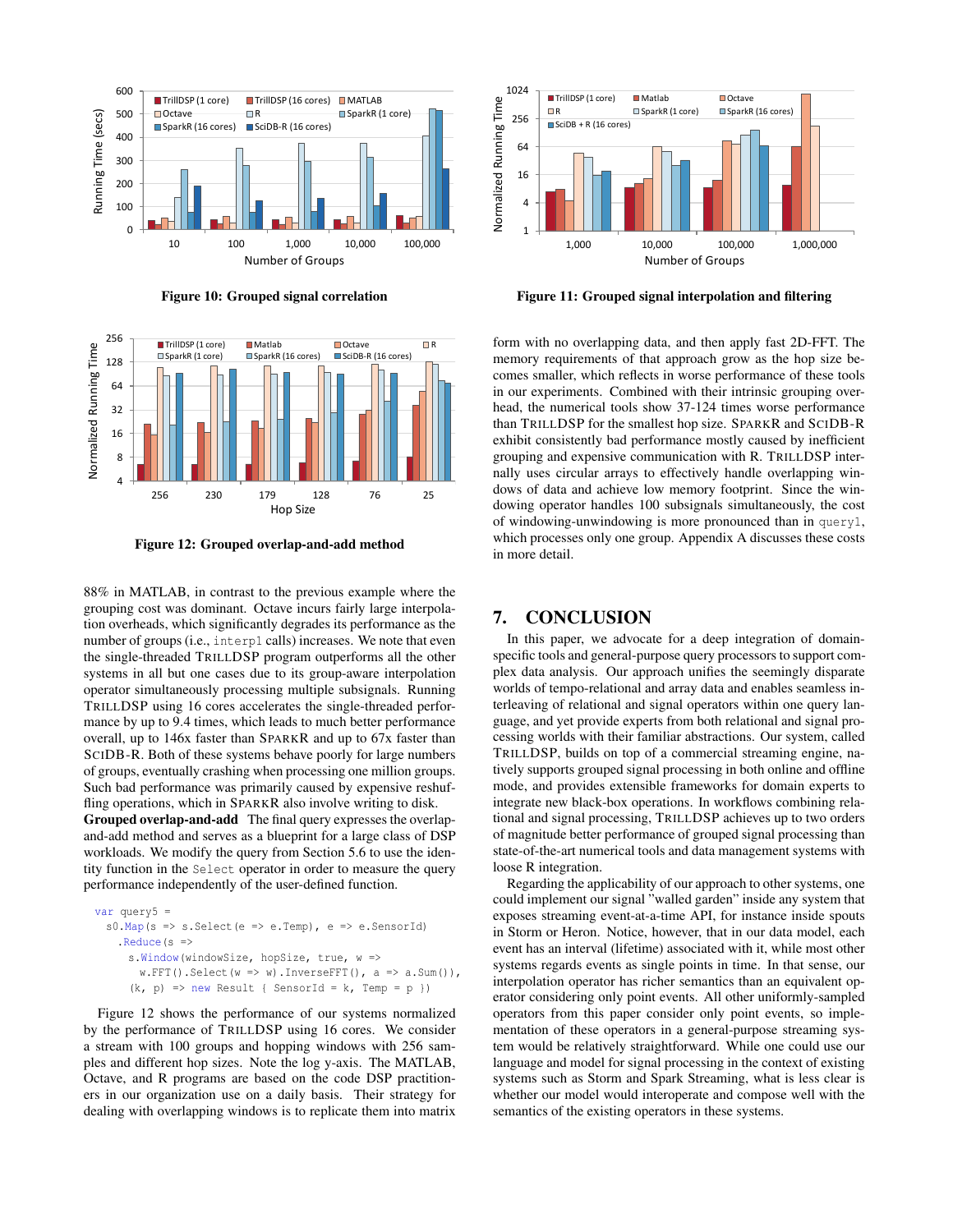# 8. REFERENCES

- [1] Expression Trees. https://msdn.microsoft.com/en-us/library/bb397951.aspx. Retrieved 05/29/2016.
- [2] LabVIEW homepage. http://www.ni.com/labview.
- [3] MATLAB Signal Processing Toolbox homepage. http://www.mathworks.com/products/signal.
- [4] R.NET. https://rdotnet.codeplex.com. Retrieved 23/10/2016.
- [5] SQL Server R Services. https://msdn.microsoft.com/en-us/library/mt604845.aspx. Retrieved 05/29/2016.
- [6] StreamBase homepage. http://www.streambase.com.
- [7] The LINQ Project. http://tinyurl.com/42egdn. Retrieved 05/29/2016.
- [8] The r\_exec plugin for running R code within SciDB queries. https://github.com/Paradigm4/r\_exec. Retrieved 05/29/2016.
- [9] The WaveScope/WaveScript project on GitHub. https://github.com/rrnewton/WaveScript. Retrieved 23/10/2016.
- [10] WaveScript Rev 3657 User Manual. http://www.cs.indiana.edu/~rrnewton/wavescope/wsman.pdf. Retrieved 23/10/2016.
- [11] D. J. Abadi, Y. Ahmad, M. Balazinska, U. Çetintemel, M. Cherniack, J. Hwang, W. Lindner, A. Maskey, A. Rasin, E. Ryvkina, N. Tatbul, Y. Xing, and S. B. Zdonik. The Design of the Borealis Stream Processing Engine. In *CIDR*, pages 277–289, 2005.
- [12] M. H. Ali, B. Chandramouli, J. Goldstein, and R. Schindlauer. The Extensibility Framework in Microsoft StreamInsight. In *ICDE*, pages 1242–1253, 2011.
- [13] A. Arasu, B. Babcock, S. Babu, J. Cieslewicz, M. Datar, K. Ito, R. Motwani, U. Srivastava, and J. Widom. STREAM: The Stanford Data Stream Management System. *Book chapter*, 2004.
- [14] R. S. Barga, J. Goldstein, M. H. Ali, and M. Hong. Consistent Streaming Through Time: A Vision for Event Stream Processing. In *CIDR*, pages 363–374, 2007.
- [15] P. A. Boncz, T. Grust, M. van Keulen, S. Manegold, J. Rittinger, and J. Teubner. MonetDB/XQuery: A Fast XQuery Processor Powered by a Relational Engine. In *SIGMOD*, pages 479–490, 2006.
- [16] P. Bonnet, J. Gehrke, and P. Seshadri. Towards Sensor Database Systems. In *Mobile Data Management*, 2001.
- [17] P. G. Brown. Overview of SciDB: Large Scale Array Storage, Processing and Analysis. In *SIGMOD*, pages 963–968, 2010.
- [18] B. Chandramouli, J. Goldstein, M. Barnett, R. DeLine, J. C. Platt, J. F. Terwilliger, and J. Wernsing. Trill: A High-Performance Incremental Query Processor for Diverse Analytics. *PVLDB*, 8(4):401–412, 2014.
- [19] S. Chandrasekaran, O. Cooper, A. Deshpande, M. J. Franklin, J. M. Hellerstein, W. Hong, S. Krishnamurthy, S. Madden, F. Reiss, and M. A. Shah. TelegraphCQ: Continuous dataflow processing. In *SIGMOD*, 2003.
- [20] C.-Y. Chong and S. P. Kumar. Sensor Networks: Evolution, Opportunities, and Challenges. *Proceedings of the IEEE*, 91(8):1247–1256, 2003.
- [21] C. D. Cranor, T. Johnson, O. Spatscheck, and V. Shkapenyuk. Gigascope: A stream database for network applications. In *SIGMOD*, pages 647–651, 2003.
- [22] M. Frigo and S. G. Johnson. The Design and Implementation of FFTW3. *Proceedings of the IEEE*, 93(2):216–231, 2005.
- [23] B. Gedik, H. Andrade, K. Wu, P. S. Yu, and M. Doo. SPADE: The System S Declarative Stream Processing Engine. In *SIGMOD*, pages 1123–1134, 2008.
- [24] L. Girod, Y. Mei, R. Newton, S. Rost, A. Thiagarajan, H. Balakrishnan, and S. Madden. The Case for a Signal-Oriented Data Stream Management System. In *CIDR*, pages 397–406, 2007.
- [25] L. Girod, Y. Mei, R. Newton, S. Rost, A. Thiagarajan, H. Balakrishnan, and S. Madden. XStream: A Signal-Oriented Data Stream Management System. In *ICDE*, pages 1180–1189, 2008.
- [26] M. A. Hammad, M. F. Mokbel, M. H. Ali, W. G. Aref, A. C. Catlin, A. K. Elmagarmid, M. Y. Eltabakh, M. G. Elfeky, T. M. Ghanem, R. Gwadera, I. F. Ilyas, M. S. Marzouk, and X. Xiong. Nile: A Query Processing Engine for Data Streams. In *ICDE*, page 851, 2004.
- [27] C. S. Jensen and R. T. Snodgrass. Temporal specialization. In *Encyclopedia of Database Systems*, pages 3017–3018. 2009.
- [28] Y. Katsis, Y. Freund, and Y. Papakonstantinou. Combining Databases and Signal Processing in Plato. In *CIDR*, 2015.
- [29] A. Koliousis, M. Weidlich, R. C. Fernandez, A. L. Wolf, P. Costa, and P. Pietzuch. SABER: Window-Based Hybrid Stream Processing for Heterogeneous Architectures. In *SIGMOD*, 2016.
- [30] S. Kulkarni, N. Bhagat, M. Fu, V. Kedigehalli, C. Kellogg, S. Mittal, J. M. Patel, K. Ramasamy, and S. Taneja. Twitter Heron: Stream Processing at Scale. In *SIGMOD*, pages 239–250, 2015.
- [31] S. Madden, M. J. Franklin, J. M. Hellerstein, and W. Hong. TinyDB: An Acquisitional Query Processing System for Sensor Networks. *TODS*, 30(1):122–173, 2005.
- [32] D. Maier, J. Li, P. A. Tucker, K. Tufte, and V. Papadimos. Semantics of Data Streams and Operators. In *ICDT*, pages 37–52, 2005.
- [33] S. W. Smith. *The Scientist and Engineer's Guide to Digital Signal Processing*. California Technical Publishing, 1997.
- [34] M. Stonebraker, J. Becla, D. J. DeWitt, K. Lim, D. Maier, O. Ratzesberger, and S. B. Zdonik. Requirements for Science Data Bases and SciDB. In *CIDR*, pages 173–184, 2009.
- [35] M. Sullivan and A. Heybey. Tribeca: A System for Managing Large Databases of Network Traffic. In *USENIX*, 1998.
- [36] A. Toshniwal, S. Taneja, A. Shukla, K. Ramasamy, J. M. Patel, S. Kulkarni, J. Jackson, K. Gade, M. Fu, J. Donham, N. Bhagat, S. Mittal, and D. Ryaboy. Storm@Twitter. In *SIGMOD*, pages 147–156, 2014.
- [37] F. M. Waas. Beyond Conventional Data Warehousing Massively Parallel Data Processing with Greenplum Database. In *BIRTE*, 2008.
- [38] M. Zaharia, M. Chowdhury, T. Das, A. Dave, J. Ma, M. McCauly, M. J. Franklin, S. Shenker, and I. Stoica. Resilient distributed datasets: A fault-tolerant abstraction for in-memory cluster computing. In *NSDI*, pages 15–28, 2012.
- [39] M. Zaharia, T. Das, H. Li, S. Shenker, and I. Stoica. Discretized Streams: An Efficient and Fault-tolerant Model for Stream Processing on Large Clusters. In *HotCloud*, 2012.

# APPENDIX

# A. COST BREAKDOWN ANALYSIS

In this section, we breakdown execution costs of TRILLDSP and WAVESCOPE to gain deeper understanding of their performance.